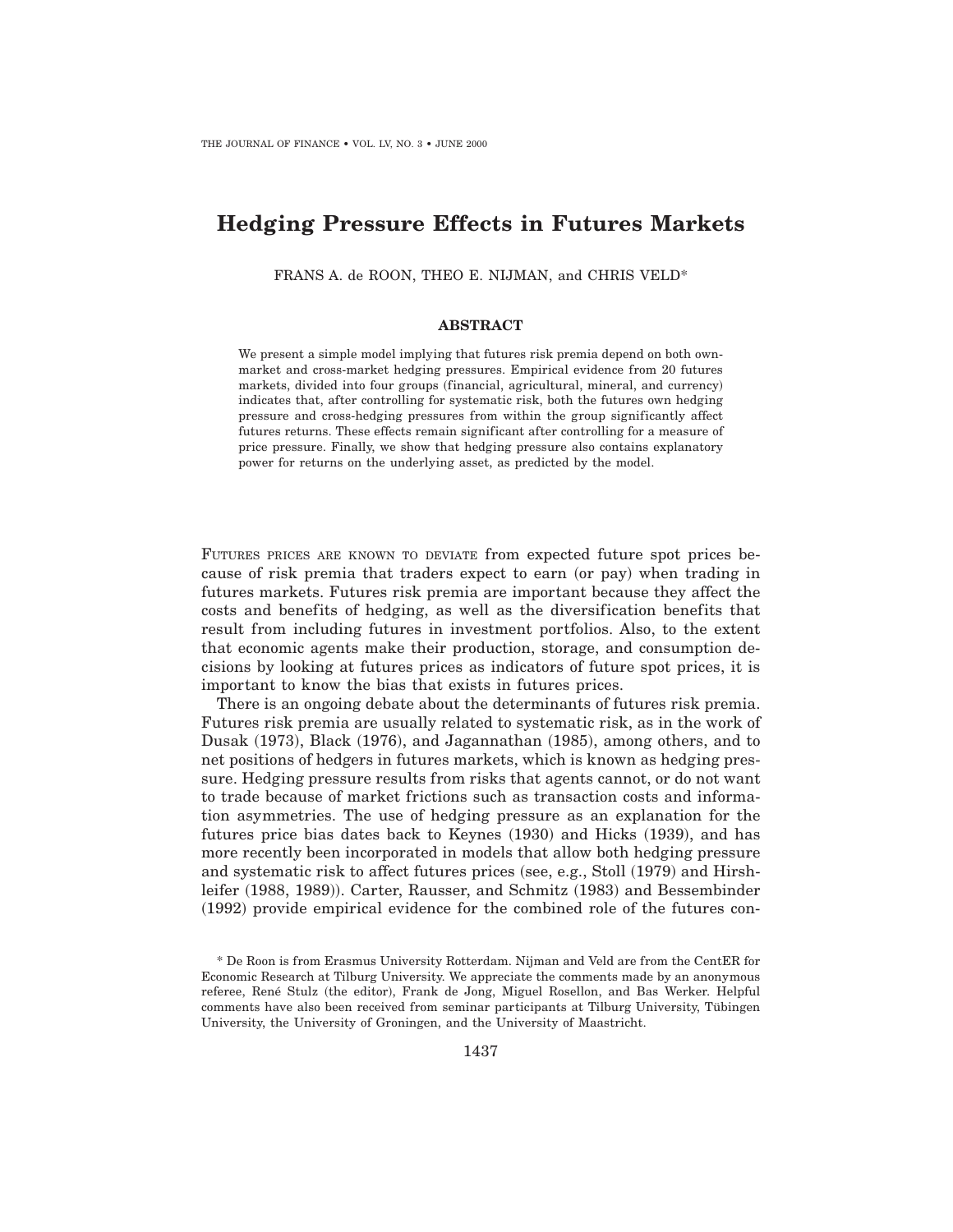tracts own hedging pressures and systematic risk, as measured by the covariance between the futures returns and the market return and other economic aggregates.

In this paper we use a simple model in the spirit of Mayers  $(1976)$ , Stoll  $(1979)$ , and Hirshleifer  $(1988, 1989)$  in which agents face multiple sources of nonmarketable risks. The model implies that expected futures returns are determined by hedging pressure and by the covariance of the futures return with the market return. The distinguishing feature of the model used in this paper is that the futures risk premium is not only determined by its own hedging pressure, but also by hedging pressures from other markets, referred to as cross-hedging pressures.

We analyze the effect of hedging pressure variables on futures risk premia for 20 futures markets that are divided into four groups: financial futures, agricultural futures, mineral futures, and currency futures. The data set consists of semimonthly observations for the period from January 1986 to December 1994. For these markets, we find that both own-hedging pressure and cross-hedging pressure variables from within the futures own group are important in explaining futures returns.1

Taking into account that these results might also be explained by the traditional price pressure hypothesis—that a shock in demand or supply causes a temporary price change—we show that our findings are robust because ~cross-! hedging pressure effects are still significantly present after controlling for price pressure effects. We measure price pressure as a change in hedging pressure. We also show that hedging pressure variables affect both the futures returns and the returns on the underlying values of the futures contracts. The finding of hedging pressure effects in spot returns, as well as in futures returns, is consistent with the predictions of the pricing model but not with the price pressure hypothesis.

The remainder of this paper is organized as follows. In Section I we present a simple model for futures returns. Section II describes the data, and in Sections III and IV an empirical analysis of hedging pressure effects is presented. This paper ends with a summary and some conclusions.

### **I. Modeling Futures Risk Premia**

There is an extensive literature,<sup>2</sup> both theoretical and empirical, that relates futures risk premia to two determinants: systematic risk and hedging pressure. In mean-variance models, if all risks are perfectly marketable, or if all agents have free access to the available financial markets, agents can

<sup>1</sup>We also analyzed hedging pressure effects using the specification error bounds introduced by Hansen and Jagannathan (1997). This analysis showed that the inclusion of hedging pressure variables in the pricing model led to a significant decrease in the specification error bounds for the 20 futures markets that are analyzed. These results can be obtained from the authors upon request.

 $2$  See, for example, Stoll (1979), Hirshleifer (1988, 1989), Carter et al. (1983), and Bessembinder (1992).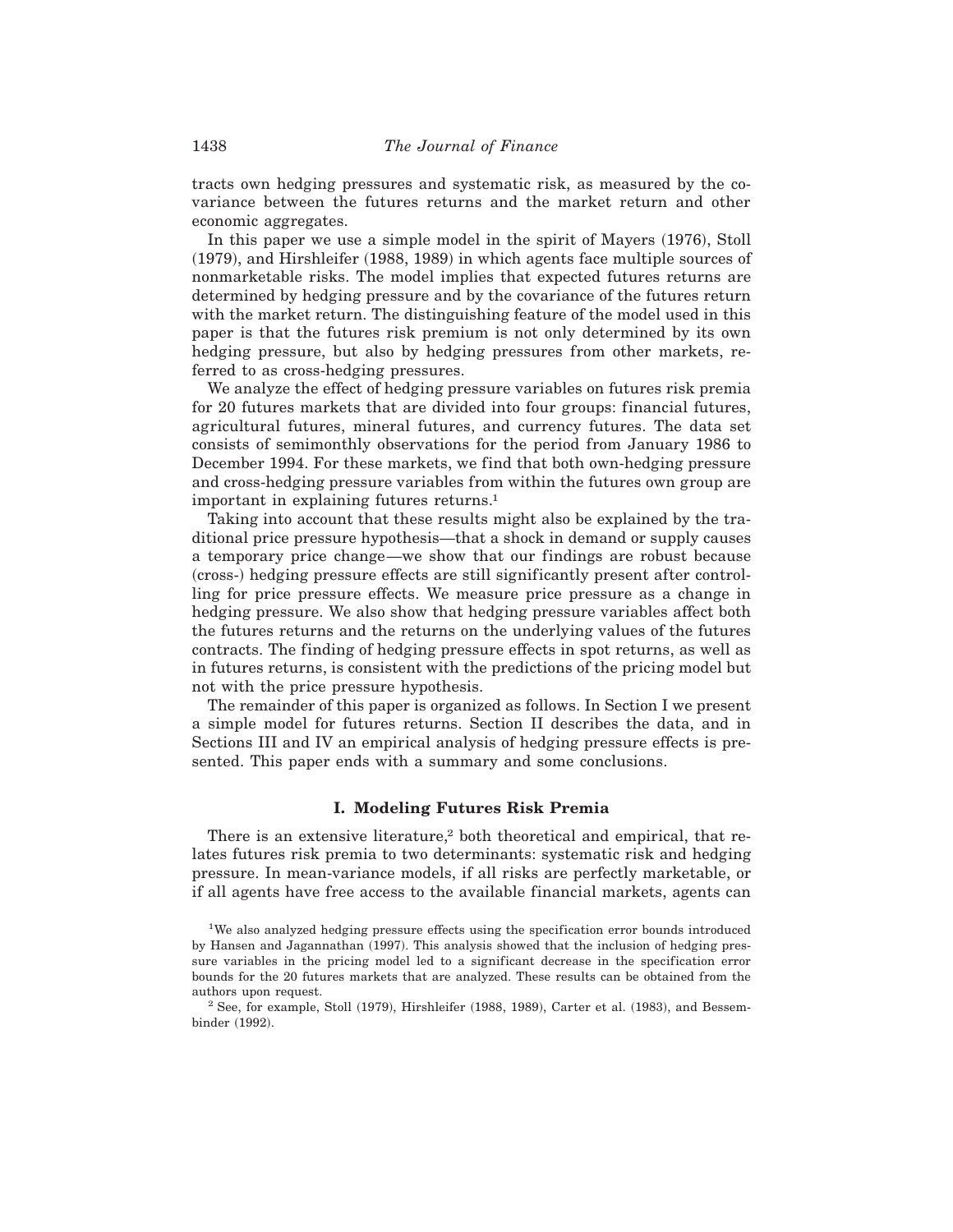freely diversify their portfolios and futures risk premia depend only on systematic risk—in other words, on the covariation between futures returns and the market return.

To show the nature of models containing both systematic risk and hedging pressure, suppose that there are *K* assets available in which agents can invest, as well as *L* futures markets. The net returns on the *K* assets are denoted by the *K*-dimensional vector  $\mathbf{r}_{A, t+1}$ , where the *i*th element of  $\mathbf{r}_{A, t+1}$ is given by  $(P_{i,t+1} - P_{i,t})/P_{i,t}$ . The returns on the *L* futures contracts are denoted by  $\mathbf{r}_{F, t+1}$ , where the *i*th element of  $\mathbf{r}_{F, t+1}$  is given by  $(F_{i, t+1} - F_{i, t})/$  $F_{i,\,t}$ .<sup>3</sup> Apart from these marketable securities, the end-of-period wealth of an agent may be affected by *S* nonmarketable positions, the returns on which are given by the *S*-dimensional vector  $\mathbf{r}_{S,t+1}$ . These nonmarketable positions may serve as the underlying value of the futures contracts and can also coincide with some of the *K* assets in  $\mathbf{r}_{A,t+1}$ . However, it is also possible that the nonmarketable positions are different assets or other risky positions. The returns on the nonmarketable positions are defined in the same way as asset returns. The portfolio return of agent *j*,  $r_{t+1}^j$ , is given by

$$
r_{t+1}^j = \mathbf{w}_A^{j'} \mathbf{r}_{A,t+1} + \mathbf{w}_F^{j'} \mathbf{r}_{F,t+1} + \mathbf{q}_t^{j'} \mathbf{r}_{S,t+1},
$$
(1)

where  $\mathbf{w}_A^j$  is the vector of portfolio weights in the *K* assets,  $\mathbf{w}_F^j$  the positions in the  $L$  futures contracts, and  $\mathbf{q}^j_t$  the sizes of the  $S$  nonmarketable positions faced by agent *j* at time *t*. The asset weights, futures positions, and nonmarketable positions are all expressed as a fraction of wealth invested in financial markets. Throughout the analysis we will make the assumption that  $q_{s,t}^j$ , the  $s$ th element of  $\mathbf{q}_t^j$ , is known at the beginning of the period. If  $r_{s,t+1}$ refers to the return on a nonmarketable commodity, this assumption implies that we assume there is no quantity risk.4

If the wealth of agent *j* invested in assets is denoted by  $Y_t^j$ , the aggregate nonmarketable position  $q_{s,t}^m$  is given by

$$
q_{s,t}^{m} = \frac{\sum_{j=1}^{N} Y_t^j q_{s,t}^j}{\sum_{j=1}^{N} Y_t^j},
$$
\n(2)

where  $N$  is the number of agents. Thus,  $q_{s,t}^m$  is the wealth-weighted average nonmarketable risk, which we will further refer to as the *aggregate nonmarketable risk*. For simplicity it is assumed that variances and covariances

<sup>3</sup> Notice that because of the zero-investment nature of futures contracts, the term "futures return" is actually a misnomer.

<sup>4</sup> This is not very restrictive within the framework considered here however, since we can always adjust the definition of  $r_{s,t+1}$  to allow for quantity risk.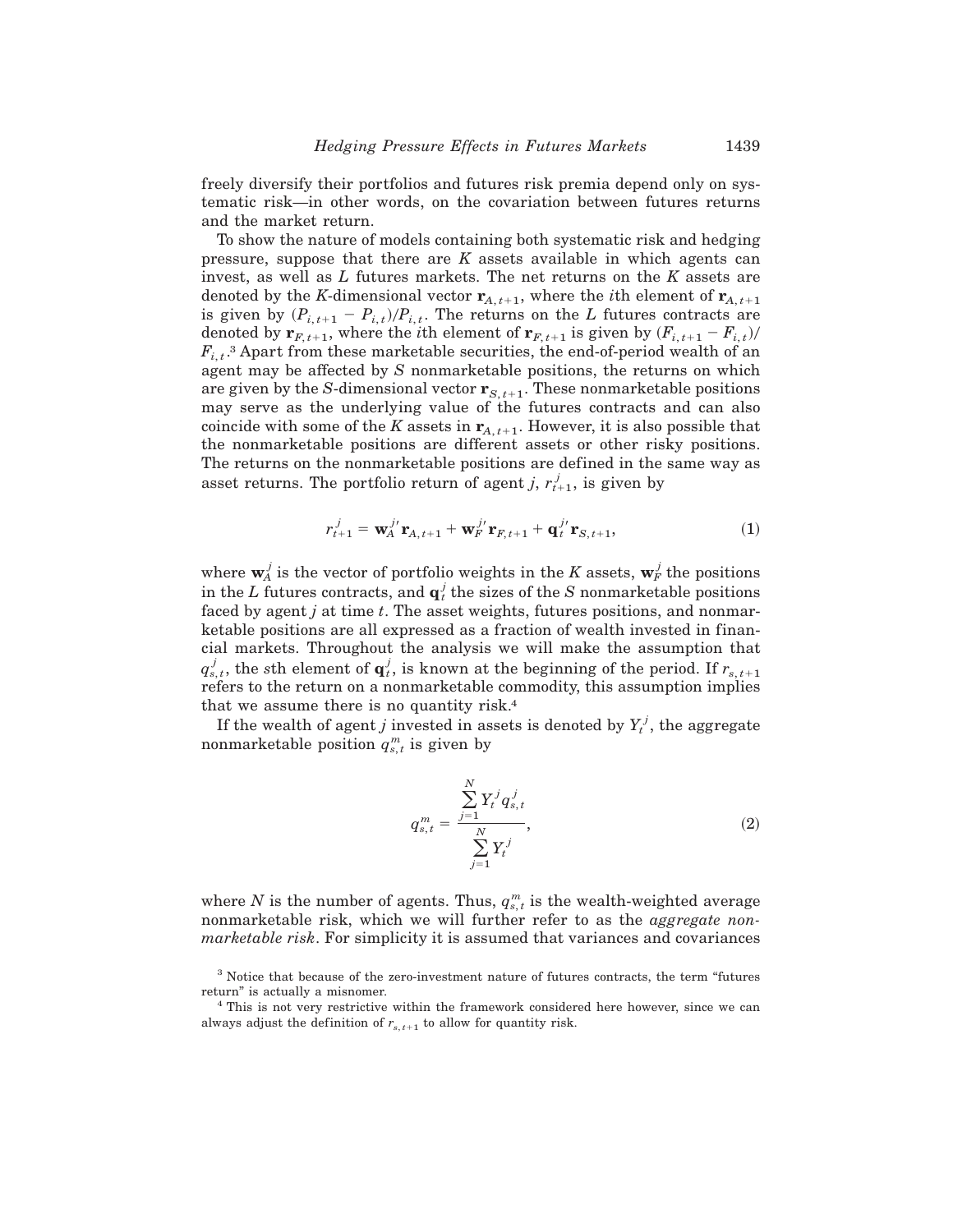do not vary over time. Assuming that the portfolio problem for every agent *j* only depends on the mean and variance of his portfolio return  $r_{t+1}^j$ , it can be shown (see Appendix A) that the expected asset and futures returns satisfy

$$
E_t[\mathbf{r}_{A,t+1}] - \eta \mathbf{v} = \boldsymbol{\beta}_A E_t[r_{t+1}^m - \eta] + \sum_{s=1}^S \boldsymbol{\theta}_{A,s} q_{s,t}^m,
$$
\n(3a)

$$
E_t[\mathbf{r}_{F,t+1}] = \boldsymbol{\beta}_F E_t[r_{t+1}^m - \eta] + \sum_{s=1}^S \boldsymbol{\theta}_{F,s} q_{s,t}^m,
$$
 (3b)

where  $\mu$  is a vector of ones,  $\eta$  is the Lagrange multiplier for the restriction that the weights in  $w_A$  sum to one, and  $\beta_i$  has the familiar beta-interpretation,  $\beta_i = Cov[r_{i,t+1}, r_{t+1}^m]/Var[r_{t+1}^m]$ , and where  $\theta_{i,s}$  is given by

$$
\theta_{i,s} = \gamma^m \{Cov[r_{i,t+1}, r_{s,t+1}] - \beta_i Cov[r_{t+1}^m, r_{s,t+1}]\},\tag{4}
$$

with  $\gamma^m$  the market risk aversion parameter. Notice that  $\theta_{i,s}$  can be either positive or negative, depending on the sign and magnitude of the covariances in equation  $(4)$ . However, for the futures own hedging pressure  $(i.e.,$ when the nonmarketable position *s* is the underlying value of futures contract *i*),  $\theta_{i,s}$  is likely to be positive, because in that case the first covariance is positive and typically much larger than the product of the second covariance and  $\beta_i$ . Also note that the model in equations  $(3a)$  and  $(3b)$  implies that the aggregate nonmarketable risk fraction  $q_{s,t}^m$  affects the expected returns of futures, as well as assets. This latter result is similar to the CAPM with nontraded assets as discussed in Mayers  $(1976)$ . The result that aggregate positions in nonmarketable risks affect the expected returns in futures and asset markets is the well-known hedging pressure effect.

In empirical work (see, e.g., Carter et al.  $(1983)$  and Bessembinder  $(1992)$ ), futures risk premia are usually related to market risk and the futures own hedging pressure. According to equation  $(3b)$  however, the futures risk premium is not only determined by its own hedging pressure, but also by *cross*hedging pressures. As noted by Anderson and Danthine (1981), cross hedging may arise because the cash and the futures returns are not perfectly correlated (because of basis risk) or because agents may be concerned about hedging cash positions for which no futures contracts are traded. The remainder of the paper investigates the empirical relevance of these cross-hedging pressure effects.

### **II. Data Description**

We analyze a data set consisting of semimonthly observations of 20 futures contracts over the period from January 1986 to December 1994. These futures contracts are divided into four categories, each containing five fu-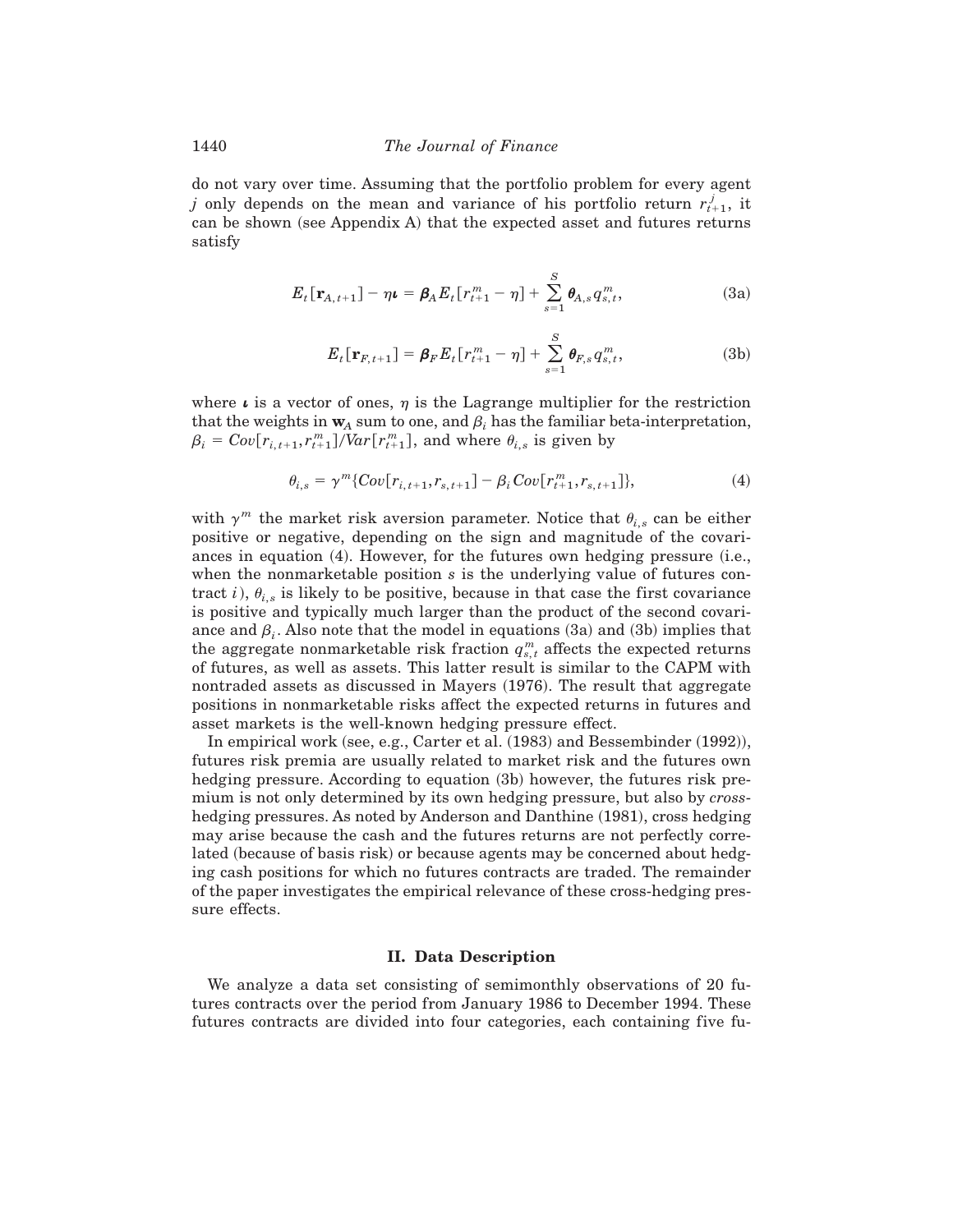tures contracts: financial  $(S&P 500, Value\text{-}Line, T\text{-}bond, T\text{-}bill, Eurodollar),$ agricultural (wheat, corn, soybeans, live cattle, world sugar), mineral (gold, silver, platinum, crude oil, heating oil), and currency futures (Deutsche mark, British pound, Japanese yen, Canadian dollar, Swiss franc). The composition of the data set is comparable to the one studied by Bessembinder (1992, 1993!. Details about the delivery months and the markets in which the futures contracts are traded can be found in Appendix B. We also have observations on the positions of large traders in each of the futures contracts as reported by the Commodity Futures Trading Commission (CFTC). The S&P 500 Index is used as a proxy for the market index. All data are obtained from the Futures Industry Institute (FII) Data Center.

Continuous series of futures returns are created for each futures contract, for both the first and the second nearest-to-maturity contracts. These return series are created by using a rollover strategy. For instance, for the nearestto-maturity series a position is taken in the nearest-to-maturity contract until the delivery month, at which time the position changes to the following contract, which then becomes the nearest-to-maturity contract. To avoid the effect of the October 1987 crash, the returns in that month are excluded from the data set. This procedure results in a total of 40 series of 190 semimonthly returns.

Summary statistics for the nearest-to-maturity series for all futures contracts are presented in Table I. These summary statistics roughly confirm some well-known stylized facts about futures returns. For instance, mean returns on agricultural and mineral futures are comparable in (absolute) size with the mean returns on financial and currency futures. Standard deviations for agricultural and mineral futures returns are somewhat larger than for financial futures. Except for the index futures, the *t*-values reported in Table I show that for most contracts the average futures return is not significantly different from zero. Bessembinder (1992, 1993) uses a sample period that only partially overlaps with our sample period and reports similar statistics for these four categories of futures contracts.

The last two columns of Table I present the unconditional beta of each futures contract relative to the S&P 500 Index, together with the associated *t*-values, which are based on heteroskedasticity-consistent standard errors. We only find betas that are significantly different from zero for financial futures and for gold and silver futures. These betas indicate that most commodity and currency futures in our sample do not have systematic risk, which confirms the results found by Dusak  $(1973)$ , Carter et al.  $(1983)$ , and Bessembinder (1992).

Finally, Table I also reports the average correlations of each futures contract with the underlying assets in the four groups. For all futures contracts in our data set but two, the prices of the assets underlying the futures contracts are also provided by the FII. The exceptions are the underlying values for the T-bond and the T-bill futures. Since the underlying value of the T-bond futures is a hypothetical (unobserved) T-bond, we use the Datastream Long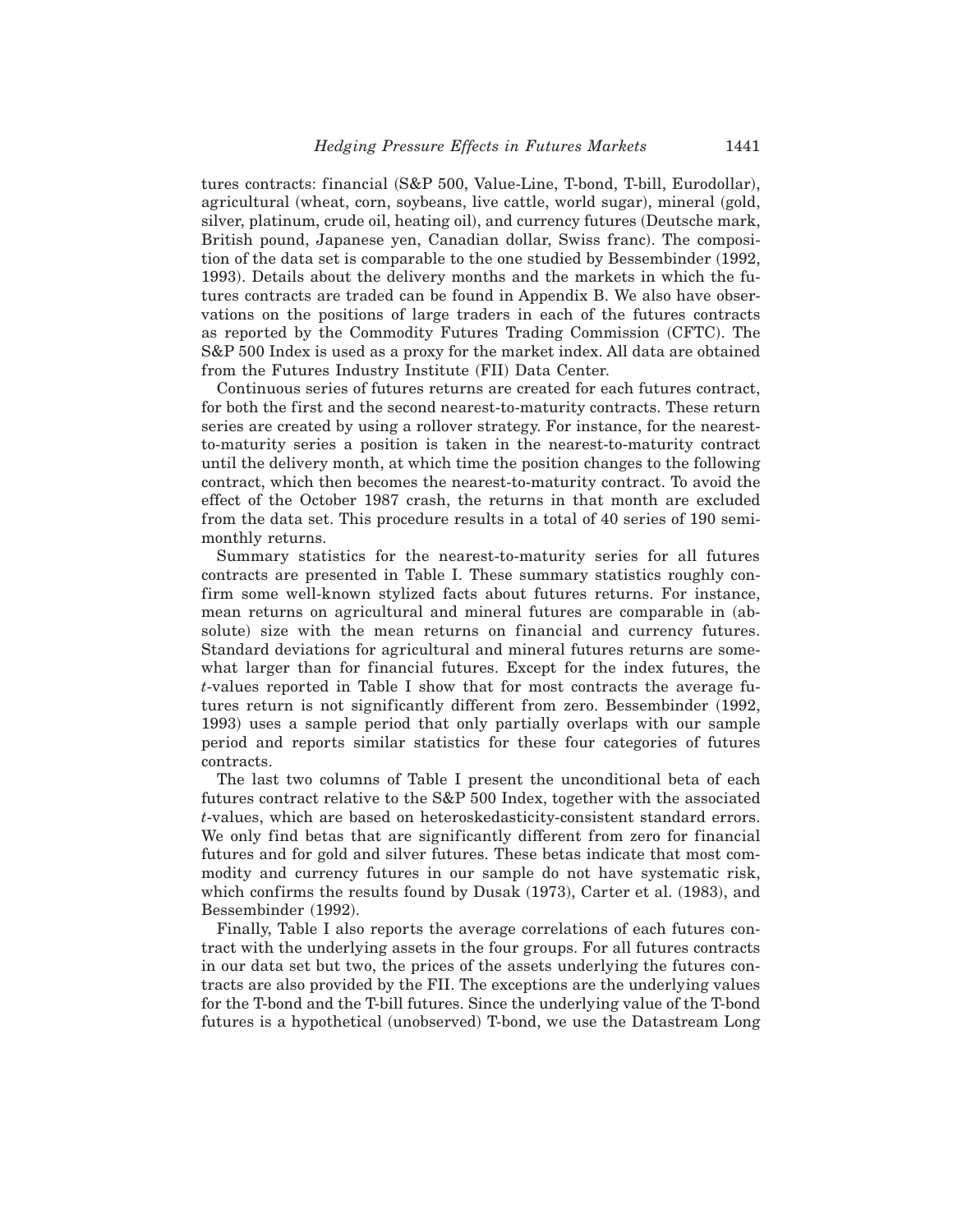### **Table I Summary Statistics for Futures Returns**

Returns are calculated from semimonthly data for the period January 1986 to December 1994, excluding observations for October 1987. Mean returns and standard deviations are annualized ( $\times 24$ ) and are in percentages. The reported correlations are the average correlation of the futures contract with the underlying values in each group.  $\hat{\beta}$  is the slope coefficient from a regression of the futures returns on the S&P 500 returns. The *t*-values for  $\hat{\beta}$  are based on heteroskedasticity consistent standard errors.

|                 |         |            |          |          | Average Correlations |          |          |               |                  |
|-----------------|---------|------------|----------|----------|----------------------|----------|----------|---------------|------------------|
|                 | Avg.    | $t$ (avg.) | Std Dev. | Fin      | Agr                  | Min      | Cur      | $\hat{\beta}$ | $t(\hat{\beta})$ |
| Financial       |         |            |          |          |                      |          |          |               |                  |
| S&P 500         | 11.10   | (2.30)     | 13.70    | 0.573    | 0.092                | $-0.139$ | 0.056    | 1.028         | (77.94)          |
| Value Line      | 12.10   | (2.30)     | 14.98    | 0.525    | 0.003                | $-0.135$ | 0.017    | 1.025         | (21.10)          |
| T-bond          | 7.03    | (1.93)     | 10.34    | 0.423    | 0.015                | $-0.004$ | 0.021    | 0.377         | (6.40)           |
| T-bill          | 0.21    | (0.49)     | 1.23     | 0.113    | $-0.100$             | $-0.115$ | 0.057    | 0.015         | (1.92)           |
| Eurodollar      | 0.72    | (1.71)     | 1.20     | 0.473    | 0.029                | $-0.097$ | 0.012    | 0.031         | (4.89)           |
| Agricultural    |         |            |          |          |                      |          |          |               |                  |
| Wheat           | 5.54    | (0.78)     | 20.09    | 0.015    | 0.250                | 0.057    | $-0.005$ | 0.101         | (0.83)           |
| Corn            | $-4.38$ | $(-0.56)$  | 22.39    | 0.075    | 0.387                | 0.142    | $-0.004$ | $-0.020$      | $(-0.16)$        |
| Soybeans        | 0.31    | (0.04)     | 20.34    | 0.082    | 0.450                | 0.080    | $-0.018$ | $-0.116$      | $(-1.03)$        |
| Live cattle     | 14.22   | (3.45)     | 11.72    | $-0.025$ | 0.089                | $-0.091$ | $-0.001$ | 0.061         | (0.86)           |
| World sugar     | 5.10    | (0.36)     | 40.53    | $-0.052$ | 0.327                | $-0.046$ | $-0.020$ | 0.103         | (0.49)           |
| Mineral         |         |            |          |          |                      |          |          |               |                  |
| Gold            | $-4.07$ | $(-0.86)$  | 13.51    | $-0.100$ | 0.060                | 0.557    | 0.069    | $-0.258$      | $(-2.84)$        |
| Silver          | $-5.81$ | $(-0.67)$  | 24.83    | $-0.103$ | $-0.029$             | 0.440    | 0.084    | $-0.234$      | $(-1.68)$        |
| Platinum        | $-0.98$ | $(-0.13)$  | 21.97    | $-0.060$ | 0.078                | 0.464    | 0.063    | $-0.014$      | $(-0.09)$        |
| Crude oil       | 5.24    | (0.58)     | 25.77    | 0.003    | 0.109                | 0.455    | 0.032    | $-0.436$      | $(-1.53)$        |
| Heating oil     | 16.45   | (1.28)     | 36.44    | $-0.074$ | $-0.033$             | 0.389    | 0.094    | $-0.199$      | $(-0.74)$        |
| Currency        |         |            |          |          |                      |          |          |               |                  |
| Deutsche mark   | 4.70    | (1.14)     | 12.12    | $-0.016$ | $-0.021$             | 0.096    | 0.661    | $-0.014$      | $(-0.18)$        |
| British pound   | 4.52    | (1.15)     | 11.95    | $-0.049$ | $-0.146$             | $-0.027$ | 0.621    | $-0.043$      | $(-0.68)$        |
| Japanese yen    | 6.61    | (1.57)     | 11.95    | 0.037    | $-0.042$             | 0.125    | 0.577    | $-0.016$      | $(-0.24)$        |
| Canadian dollar | 3.45    | (2.16)     | 4.55     | 0.081    | 0.008                | 0.032    | 0.217    | 0.036         | (1.35)           |
| Swiss franc     | 3.80    | (0.84)     | 12.92    | 0.134    | 0.006                | 0.062    | 0.655    | $-0.076$      | $(-1.03)$        |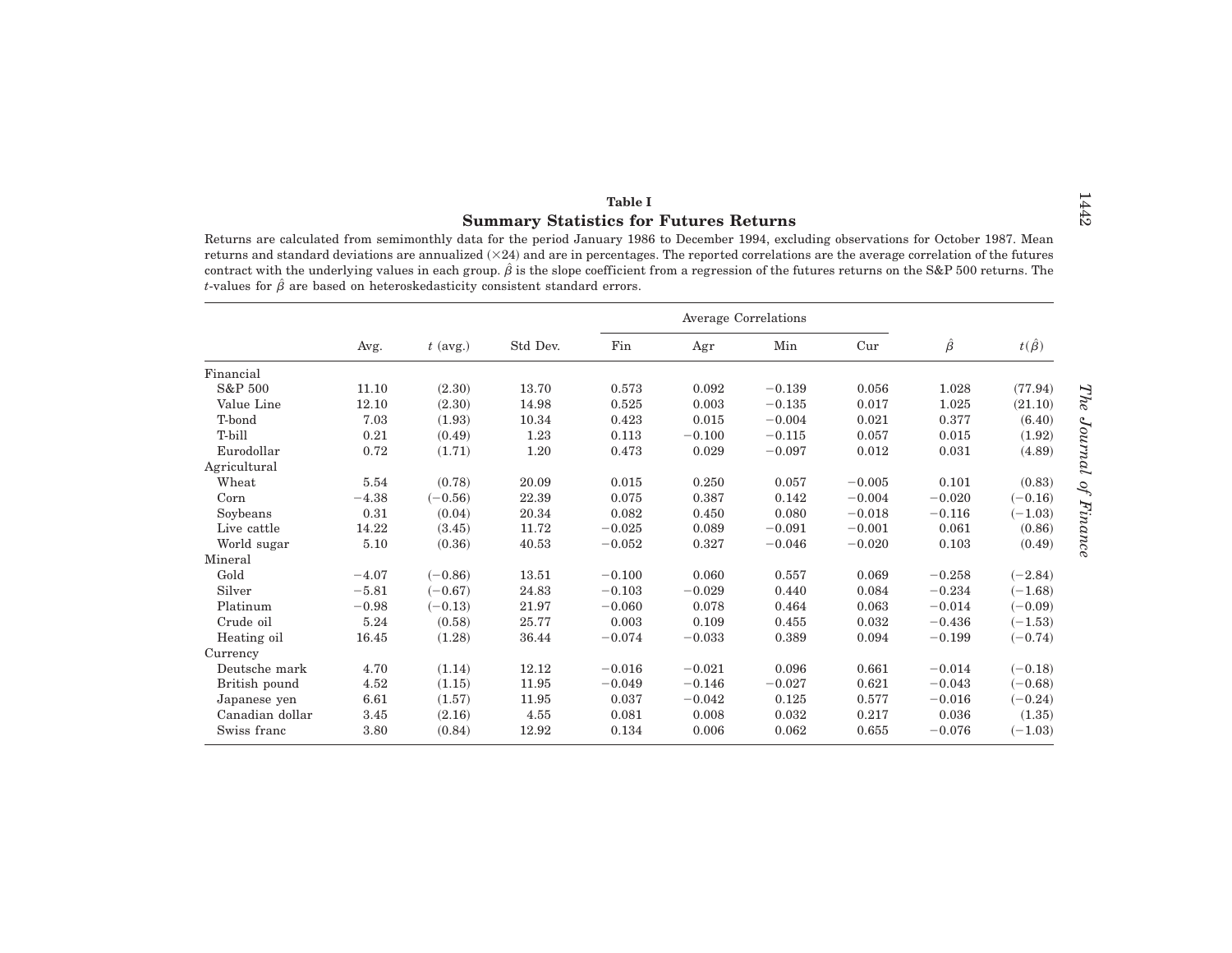Term Government Bond Index as the underlying asset of the T-bond futures. For the T-bill futures we use returns on a three-month T-bill to approximate the return on the underlying value.

The average correlations with the underlying values show that the futures returns are highly correlated with the spot returns within each group, but not across groups. Except for T-bill, live cattle, and Canadian dollar futures, the average correlations within each group are always at least 0.25. On the other hand, the average correlations across the four groups are much smaller, never exceeding 0.15 in absolute value. Combined with the fact that most futures contracts outside the financial groups have  $\hat{\beta}$ 's close to zero, it follows from equation (4) that cross-hedging pressure effects can be expected within each futures group, but not between the groups.

In the analysis below, risk premia are related to hedging pressure variables. Positions of large traders in futures markets as reported by the CFTC are used to construct proxies for the hedging pressures. Since large traders have to report to the CFTC whether they take a position in a futures market for hedging or for speculative reasons,<sup>5</sup> these reports can be used to construct a variable that measures whether hedgers have a net long or short position in a futures market. For each futures contract *s* we create a variable  $\hat{q}_{s,t}^m$  that is based on reported positions of hedgers for each futures market *s*:

$$
\hat{q}_{s,t}^{m} = \frac{number\ of\ short\ hedge\ positions - number\ of\ long\ hedge\ positions}{total\ number\ of\ hedge\ positions},
$$
 (5)

where the positions are measured by the number of contracts in market *s*. Given that  $\hat{q}_{s,t}^m$  is constructed from positions that by definition arise from hedge demand, it seems reasonable that this variable will proxy for the aggregate nonmarketable risks.

Summary statistics for the hedging pressure proxies are reported in Table II. Notice that there is quite a lot of variation in hedging pressure. Substantial variation in hedging pressure exists for particular futures contracts, as measured by the individual standard deviations. Besides that, the crosssectional differences between the hedging pressures, as shown by the differences in average hedging pressure, appear to be quite large as well. When introducing the term "normal backwardation," Keynes (1930) conjectured that it is "normal" for producers of agricultural commodities to be the dominant group of hedgers in these markets and to be on the short side of the futures markets. The statistics in Table II however, suggest that in most markets hedgers as a group can be either on the long or on the short side of the market.

<sup>5</sup> Actually, the groups of traders are referred to as *commercial traders* and *noncommercial traders*, but this comes down to a distinction between hedgers and speculators (see also Bessembinder (1992)).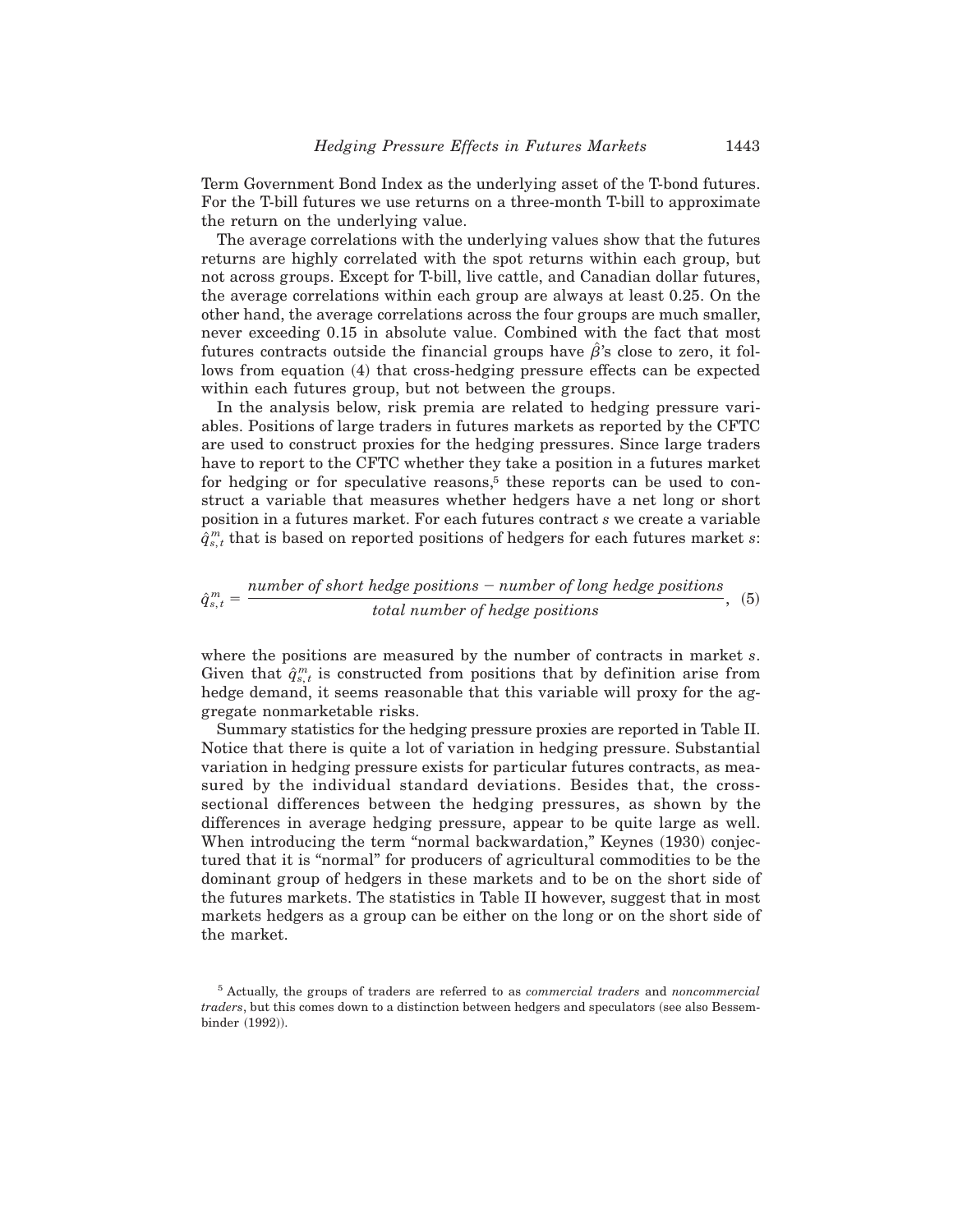### 1444 *The Journal of Finance*

#### **Table II**

#### **Summary Statistics for Hedging Pressures**

The hedging pressure variable is defined as

### ~*number of short hedge positions* 2 *number of long hedge positions*! <sup>~</sup>*total number of hedge positions*! .

Hedging pressures are calculated from semimonthly data for the period January 1986 to December 1994, excluding observations for October 1987. Mean returns and standard deviations are in percentages.  $\hat{\theta}$  is the slope coefficient from a regression of the futures returns on their own hedging pressure. The *t*-values for  $\hat{\theta}$  are based on heteroskedasticity consistent standard errors.

|                 | Avg.    | Std. Dev. | $\hat{\theta}$ | $t(\hat{\theta})$ |
|-----------------|---------|-----------|----------------|-------------------|
| Financial       |         |           |                |                   |
| S&P 500         | $-6.7$  | 6.1       | $-0.019$       | $(-0.53)$         |
| Value Line      | 0.3     | 52.9      | $-0.001$       | $(-0.13)$         |
| T-bond          | $-1.0$  | 8.3       | 0.056          | (2.87)            |
| T-bill          | 23.5    | 16.7      | 0.005          | (3.97)            |
| Eurodollar      | $-2.2$  | 5.0       | 0.011          | (2.60)            |
| Agricultural    |         |           |                |                   |
| Wheat           | 17.8    | 24.2      | 0.048          | (4.58)            |
| Corn            | $1.5\,$ | 15.1      | 0.119          | (5.27)            |
| Soybeans        | 19.7    | 18.3      | 0.066          | (4.18)            |
| Live cattle     | 25.4    | 15.0      | 0.013          | (1.07)            |
| World sugar     | 23.6    | 18.1      | 0.137          | (4.34)            |
| Mineral         |         |           |                |                   |
| Gold            | $-0.2$  | 20.5      | 0.049          | (5.47)            |
| Silver          | 39.4    | 11.7      | 0.086          | (2.81)            |
| Platinum        | 33.8    | 22.4      | 0.054          | (3.80)            |
| Crude oil       | $-2.1$  | 6.8       | 0.160          | (2.07)            |
| Heating oil     | 6.7     | 9.9       | 0.226          | (4.36)            |
| Currency        |         |           |                |                   |
| Deutsche mark   | 3.6     | 26.9      | 0.050          | (10.10)           |
| British pound   | $1.2\,$ | 42.7      | 0.031          | (9.45)            |
| Japanese yen    | 7.8     | 34.8      | 0.037          | (8.62)            |
| Canadian dollar | 15.8    | 45.8      | 0.009          | (6.93)            |
| Swiss franc     | 2.7     | 39.9      | 0.035          | (8.47)            |

### **III. Cross Hedging Pressure Effects on Futures Risk Premia**

As suggested by the model in Section I, as well as by the models of Stoll  $(1979)$  and Hirshleifer  $(1988, 1989)$ , and as indicated by the empirical work of Carter et al.  $(1983)$ , Chang  $(1985)$ , and Bessembinder  $(1992)$ , hedging pressure variables are important determinants of expected futures returns. This also follows from the last two columns of Table II, which show the slope coefficients and the associated *t*-values from a simple regression of futures returns on their own hedging pressure variable  $\hat{q}_{i,t}^m$ . Except for the index futures and live cattle futures, there is always a significant relation between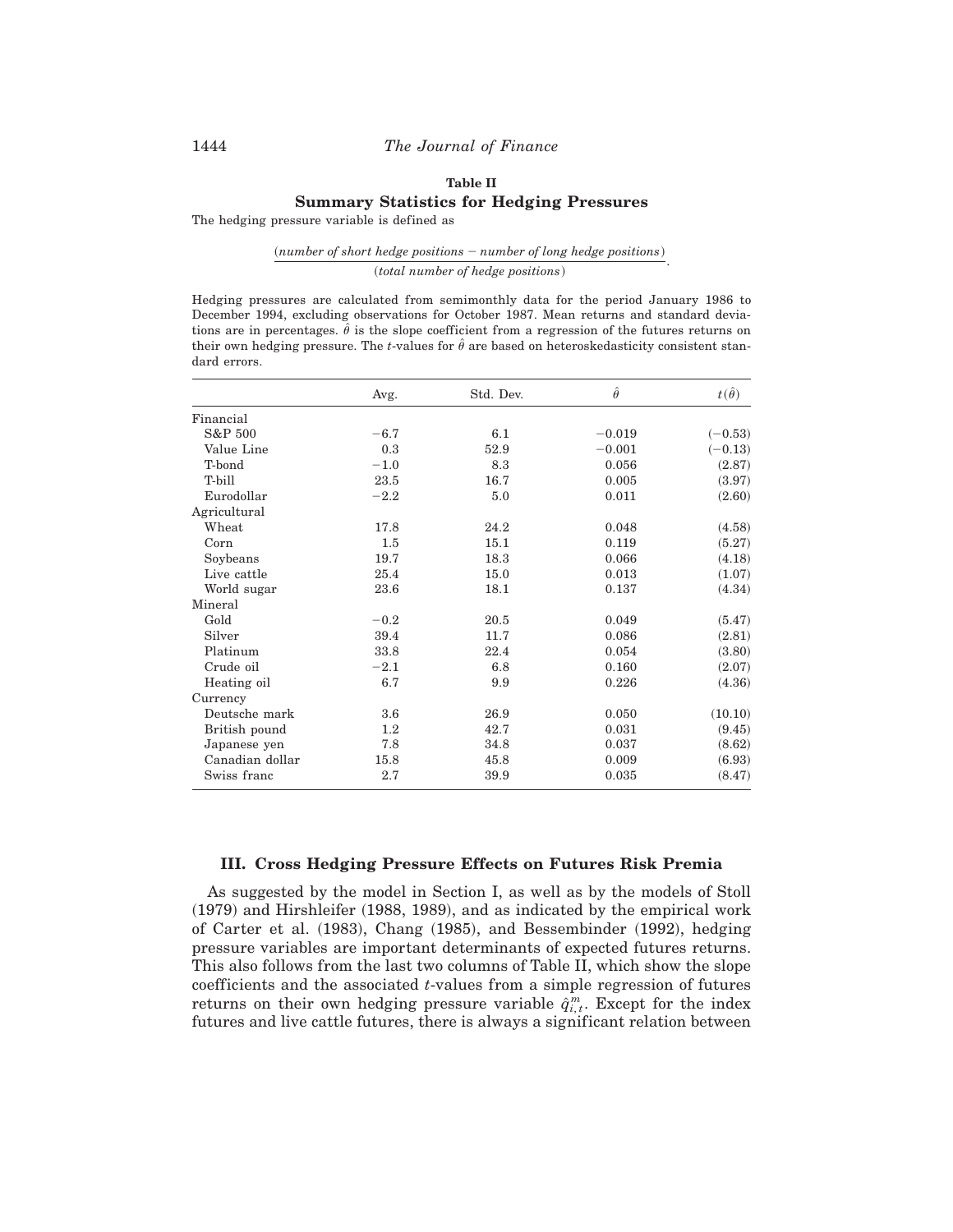futures returns and the own hedging pressure. Also, the coefficients that are significantly different from zero always have the expected positive sign. These results confirm the findings of Bessembinder  $(1992)$ , who compares the average futures returns conditional on hedgers being net short or net long. Especially for mineral and currency futures Bessembinder finds that the average futures returns are significantly larger when hedgers are net short than when they are net long. The difference between his results and the results in Table II occurs primarily for the agricultural futures, where we find more significant effects, and the financial futures. Similar to our results, Bessembinder reports insignificant hedging pressure effects for index futures. For interest rate futures however, he finds a negative relation between the own hedging pressure and average futures returns, whereas the first section of Table II shows a positive relation between the interest rate futures returns and their own hedging pressure.

The model outlined in Section I implies that risk premia for all futures contracts are determined by a systematic risk component, as well as hedging pressure variables for all nonmarketable risks, reflecting all nonmarketable positions that agents may face. Replacing expectations by realizations in equation (3b) yields

$$
r_{i,t+1} = \alpha_i + \beta_i r_{t+1}^m + \sum_{s=1}^S \theta_{i,s} q_{s,t}^m + \varepsilon_{i,t+1},
$$
\n(6)

with  $\alpha_i = -\beta_i \eta, ^6E[\varepsilon_{i, t+1}] = 0$ , and  $E[r_{t+1}^m \varepsilon_{i, t+1}] = E[q_{s, t}^m \varepsilon_{i, t+1}] = 0$ . Therefore, OLS-estimation of equation  $(6)$  will yield consistent estimates of  $\alpha_i$ ,  $\beta_i$ , and  $\theta_i$ ,

In order to analyze the effects of hedging pressure from other futures markets on the futures risk premia, we study each group of futures contracts and analyze the effect of the hedging pressure variables within each group on futures returns. As indicated in Section II, due to the correlation structure of the futures and spot returns, and the fact that the market beta's of the futures contracts are usually close to zero, we may expect crosshedging pressure effects within each group but not between the four groups.<sup>7</sup> Denoting variables referring to futures contract  $i$   $(i = 1, \ldots, 5)$  in group *j*  $(j = 1, ..., 4)$  as  $x_i^{(j)}$ , the regression model employed in this section is

$$
r_{i,t+1}^{(j)} = \alpha_i^{(j)} + \beta_i^{(j)} r_{t+1}^{S\&P500} + \sum_{s=1}^5 \theta_{i,s}^{(j)} \hat{q}_{s,t}^{(j)} + \varepsilon_{i,t+1}^{(j)}.
$$
 (7)

<sup>&</sup>lt;sup>6</sup> If  $r_{i, t+1}$  is the return on a nonzero-investment asset such as a stock or a bond, the restriction is  $\alpha_i = (1 - \beta_i)\eta$ .

<sup>&</sup>lt;sup>7</sup> Formal Wald tests for cross-hedging pressure effects from the other groups support this conjecture. These results are obtainable from the authors upon request.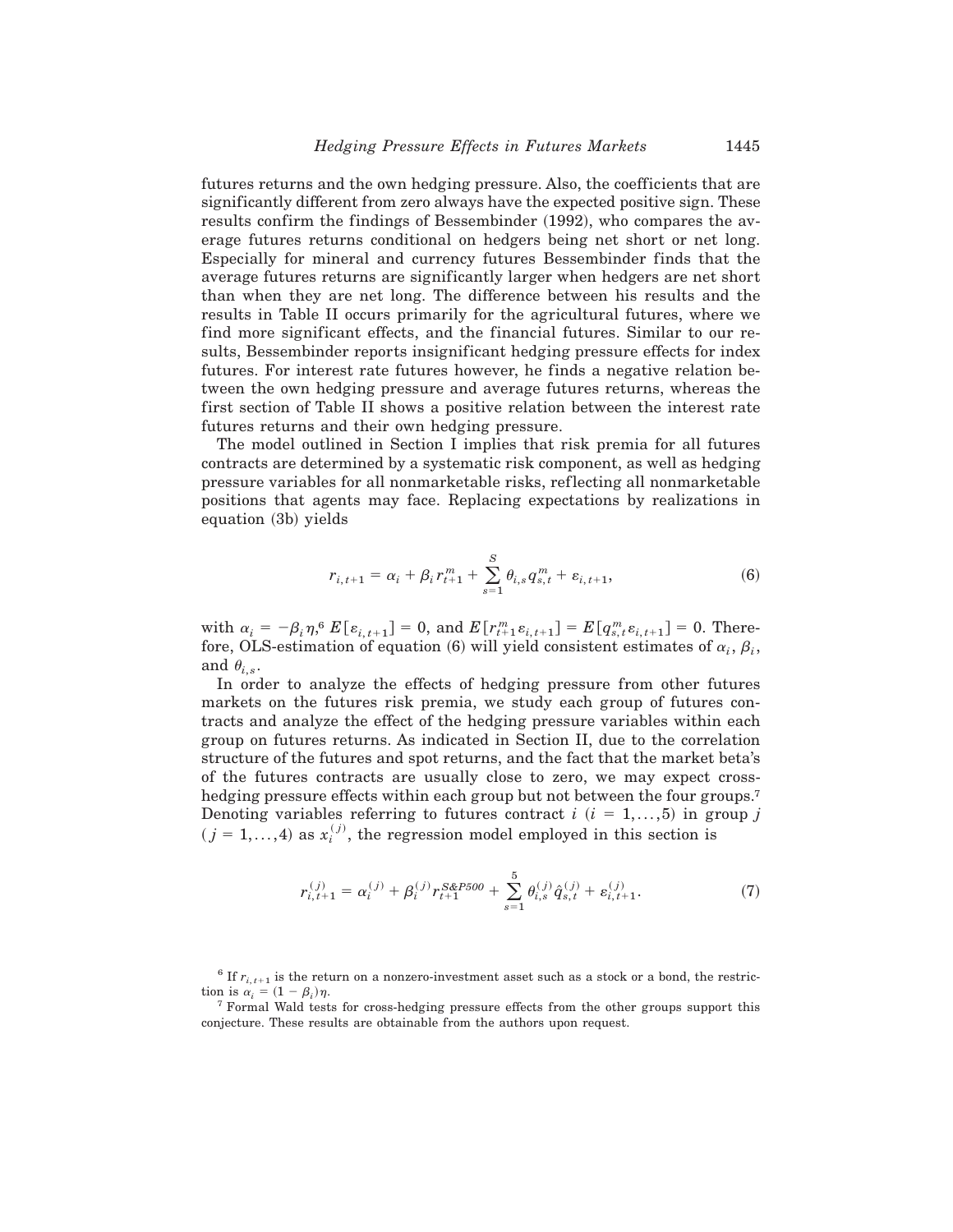# **Table III Hedging Pressure Regressions**

The table presents estimates of the coefficients  $\theta_{s,i}^{(j)}$  in the regression

$$
r_{i,t+1}^{(j)} = \alpha_i^{(j)} + \beta_i^{(j)} r_{t+1}^{S\&P500} + \sum_{s=1}^5 \theta_{s,i}^{(j)} \hat{q}_{s,t}^{(j)} + \varepsilon_{i,t+1}^{(j)},
$$

where *i* refers to futures contract *i* in market *j* (financial, agricultural, mineral, currency). The variables  $\hat{q}_{s,t}^{(j)}$  are the five hedging pressure variables within the own group.  $\theta_{s,i}^{(j)}$  therefore measures the sensitivity of the futures return to the hedging pressure variables in its own group. All reported coefficients are  $\times$ 100. Values in parentheses are *t*-values based on heteroskedasticity consistent standard errors. The parameter estimates are reported for the nearestto-maturity contracts. The last two columns present *p*-values associated with Wald tests for the hypothesis that all reported coefficients are zero,  $\theta_{s,i}^{(j)} = 0$ ,  $\forall s$ ,  $(W_{all})$ , and for the hypothesis that all reported coefficients except for the own hedging pressure variable are zero,  $\hat{\theta}_{s,i}^{(j)} = 0$  $s \neq i$  ( $W_{other}$ ). The Wald tests are based on regressions for both the nearest-to-maturity and second-nearest-to-maturity contracts and use heteroskedasticity consistent estimates of the covariance matrices. All results are based on semimonthly observations over the period January 1986 to December 1994, excluding observations for October 1987.

| Panel A: Financial |                    |                  |                            |                            |                 |           |                   |  |
|--------------------|--------------------|------------------|----------------------------|----------------------------|-----------------|-----------|-------------------|--|
|                    | $\theta_{S\&P500}$ | $\theta_{Value}$ | $\hat{\theta}_{T \: bond}$ | $\hat{\theta}_{T \, bill}$ | $\theta_{Eurs}$ | $W_{all}$ | $W_{\sigma ther}$ |  |
| S&P 500            | $-0.95$            | $-0.00$          | $-0.10$                    | $-0.14$                    | $-0.23$         | 34.96     | 32.59             |  |
|                    | $(-1.25)$          | $(-0.01)$        | $(-0.18)$                  | $(-0.54)$                  | $(-0.32)$       | (0.000)   | (0.000)           |  |
| Value line         | 1.77               | $-0.22$          | 1.12                       | $-2.50$                    | 0.87            | 24.81     | 24.78             |  |
|                    | (1.05)             | $(-0.98)$        | (0.58)                     | $(-3.63)$                  | (1.07)          | (0.006)   | (0.002)           |  |
| T-bond             | 1.47               | 0.37             | 5.29                       | 3.10                       | $-3.34$         | 57.31     | 31.18             |  |
|                    | (0.45)             | (1.01)           | (2.75)                     | (3.65)                     | $(-1.07)$       | (0.000)   | (0.000)           |  |
| T-bill             | $-0.05$            | 0.05             | 0.58                       | 0.39                       | $-0.02$         | 87.92     | 7.11              |  |
|                    | $(-0.15)$          | (1.21)           | (2.05)                     | (3.53)                     | $(-0.06)$       | (0.000)   | (0.525)           |  |
| Eurodollar         | 0.05               | 0.06             | 0.76                       | 0.50                       | $-0.00$         | 103.53    | 91.65             |  |
|                    | (0.18)             | (1.49)           | (3.00)                     | (5.43)                     | $(-0.01)$       | (0.000)   | (0.000)           |  |
| All                |                    |                  |                            |                            |                 | (0.000)   | (0.000)           |  |

|  | Panel B: Agricultural |  |
|--|-----------------------|--|
|  |                       |  |

|             | $\ddot{\theta}_{wheat}$ | $\ddot{\theta}_{corn}$ | $\theta_{soyb.}$ | $\hat{\theta}_{l.cttle}$ | $\ddot{\theta}_{sugar}$ | $W_{all}$ | $W_{other}$ |
|-------------|-------------------------|------------------------|------------------|--------------------------|-------------------------|-----------|-------------|
| Wheat       | 4.76                    | 2.13                   | $-0.02$          | 0.32                     | 2.54                    | 43.54     | 9.46        |
|             | (4.61)                  | (1.01)                 | $(-0.02)$        | (0.17)                   | (1.47)                  | (0.000)   | (0.305)     |
| Corn        | 2.35                    | 10.89                  | $-1.13$          | $-0.59$                  | 3.22                    | 39.71     | 8.34        |
|             | (1.83)                  | (5.39)                 | $(-0.59)$        | $(-0.28)$                | (1.56)                  | (0.000)   | (0.401)     |
| Soybeans    | 0.81                    | 3.11                   | 5.38             | 3.00                     | 0.85                    | 35.10     | 19.74       |
|             | (0.84)                  | (5.39)                 | (3.12)           | (1.37)                   | (0.54)                  | (0.000)   | (0.011)     |
| Live cattle | 1.19                    | $-0.07$                | $-1.35$          | 1.40                     | $-1.02$                 | 6.00      | 4.40        |
|             | (1.37)                  | $(-0.06)$              | $(-1.20)$        | (1.26)                   | $(-1.13)$               | (0.815)   | (0.820)     |
| World sugar | $-0.04$                 | $-10.27$               | 5.71             | $-9.35$                  | 17.07                   | 41.46     | 15.56       |
|             | $(-0.01)$               | $(-2.36)$              | (1.68)           | $(-2.26)$                | (5.11)                  | (0.000)   | (0.049)     |
| All         |                         |                        |                  |                          |                         | (0.000)   | (0.000)     |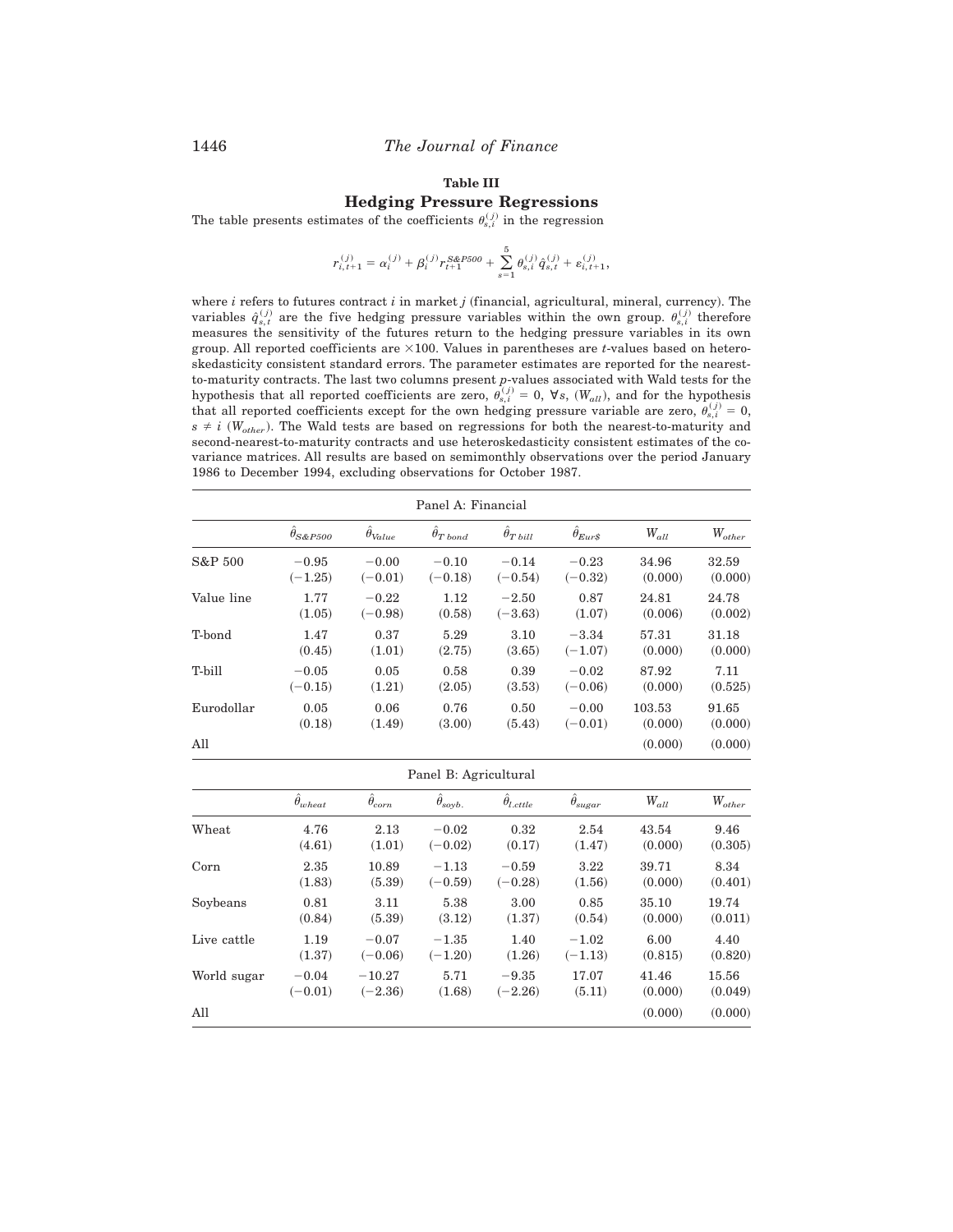|                 |                        |                            | Panel C: Mineral       |                        |                          |           |          |
|-----------------|------------------------|----------------------------|------------------------|------------------------|--------------------------|-----------|----------|
|                 | $\hat{\theta}_{gold}$  | $\hat{\theta}_{silver}$    | $\hat{\theta}_{plat.}$ | $\hat{\theta}_{crude}$ | $\hat{\theta}_{heating}$ | $W_{all}$ | $W_{\!}$ |
| Gold            | 2.88                   | 3.03                       | 2.03                   | 2.74                   | 2.56                     | 58.05     | 19.36    |
|                 | (2.81)                 | (1.92)                     | (2.16)                 | (0.87)                 | (1.28)                   | (0.000)   | (0.013)  |
| Silver          | 2.10                   | 8.07                       | 5.22                   | $-2.91$                | 1.22                     | 29.95     | 15.99    |
|                 | (0.99)                 | (2.75)                     | (3.15)                 | $(-0.51)$              | (0.35)                   | (0.001)   | (0.043)  |
| Platinum        | $-1.63$                | 6.20                       | 6.51                   | $-0.70$                | 1.99                     | 38.74     | 16.38    |
|                 | $(-1.09)$              | (2.44)                     | (4.37)                 | $(-0.11)$              | (0.52)                   | (0.000)   | (0.037)  |
| Crude oil       | 2.95                   | $-0.07$                    | $-4.94$                | 15.56                  | 24.41                    | 34.77     | 28.15    |
|                 | (0.97)                 | $(-0.02)$                  | $(-1.52)$              | (1.59)                 | (4.03)                   | (0.000)   | (0.000)  |
| Heating oil     | 1.46                   | 3.05                       | $-4.29$                | 12.99                  | 19.93                    | 35.51     | 6.98     |
|                 | (0.42)                 | (0.74)                     | $(-1.20)$              | (1.46)                 | (3.92)                   | (0.000)   | (0.539)  |
| All             |                        |                            |                        |                        |                          | (0.000)   | (0.000)  |
|                 |                        |                            | Panel D: Currency      |                        |                          |           |          |
|                 | $\hat{\theta}_{Dmark}$ | $\hat{\theta}_{Br\pounds}$ | $\hat{\theta}_{Jyen}$  | $\hat{\theta}_{Can\$   | $\hat{\theta}_{Sw.fr}$   | $W_{all}$ | $W_{\!}$ |
| Deutsche mark   | 4.44                   | 0.61                       | 0.60                   | $-0.66$                | $-0.15$                  | 125.34    | 19.47    |
|                 | (5.09)                 | (1.50)                     | (1.18)                 | $(-1.83)$              | $(-0.23)$                | (0.000)   | (0.013)  |
| British pound   | 2.29                   | 2.90                       | 0.01                   | $-0.06$                | $-0.95$                  | 100.70    | 18.73    |
|                 | (2.49)                 | (6.76)                     | (0.02)                 | $(-0.17)$              | $(-1.25)$                | (0.000)   | (0.016)  |
| Japanese yen    | 1.99                   | 0.07                       | 3.13                   | $-0.13$                | $-0.33$                  | 90.53     | 11.26    |
|                 | (1.89)                 | (0.16)                     | (6.31)                 | $(-0.36)$              | $(-0.48)$                | (0.000)   | (0.187)  |
| Canadian dollar | $-0.01$                | 0.05                       | $-0.21$                | 0.91                   | 0.14                     | 62.03     | 10.05    |
|                 | $(-0.03)$              | (0.31)                     | $(-1.19)$              | (6.63)                 | (0.63)                   | (0.000)   | (0.261)  |
| Swiss franc     | 2.82                   | 0.54                       | 0.90                   | $-0.65$                | 1.17                     | 130.58    | 25.41    |
|                 | (2.91)                 | (1.21)                     | (1.71)                 | $(-1.67)$              | (1.74)                   | (0.000)   | (0.001)  |
| All             |                        |                            |                        |                        |                          | (0.000)   | (0.000)  |

**Table III***—Continued*

Note that the empirical tests of the pricing model are based on both the first and the second nearest-to-maturity futures contracts, which gives the tests more power than using only the nearest-to-maturity contracts.

Estimates of  $\theta_{i,s}^{(j)}$  for the nearest-to-maturity contracts in each of the four groups of futures contracts are presented in Table III. The regression results for the second nearest-to-maturity contracts are very similar and are therefore not reported separately. From this table it can be concluded that, after accounting for market risk, the observed hedging pressure variables indeed have explanatory power for futures returns. Except for the S&P 500 Index futures and live cattle futures, for each contract at least one of the hedging pressures within the own group results in an estimated coefficient  $\hat{\theta}_{i,s}^{(j)}$  that is significantly different from zero. Also, many contracts have significant coefficients for hedging pressures other than their own. For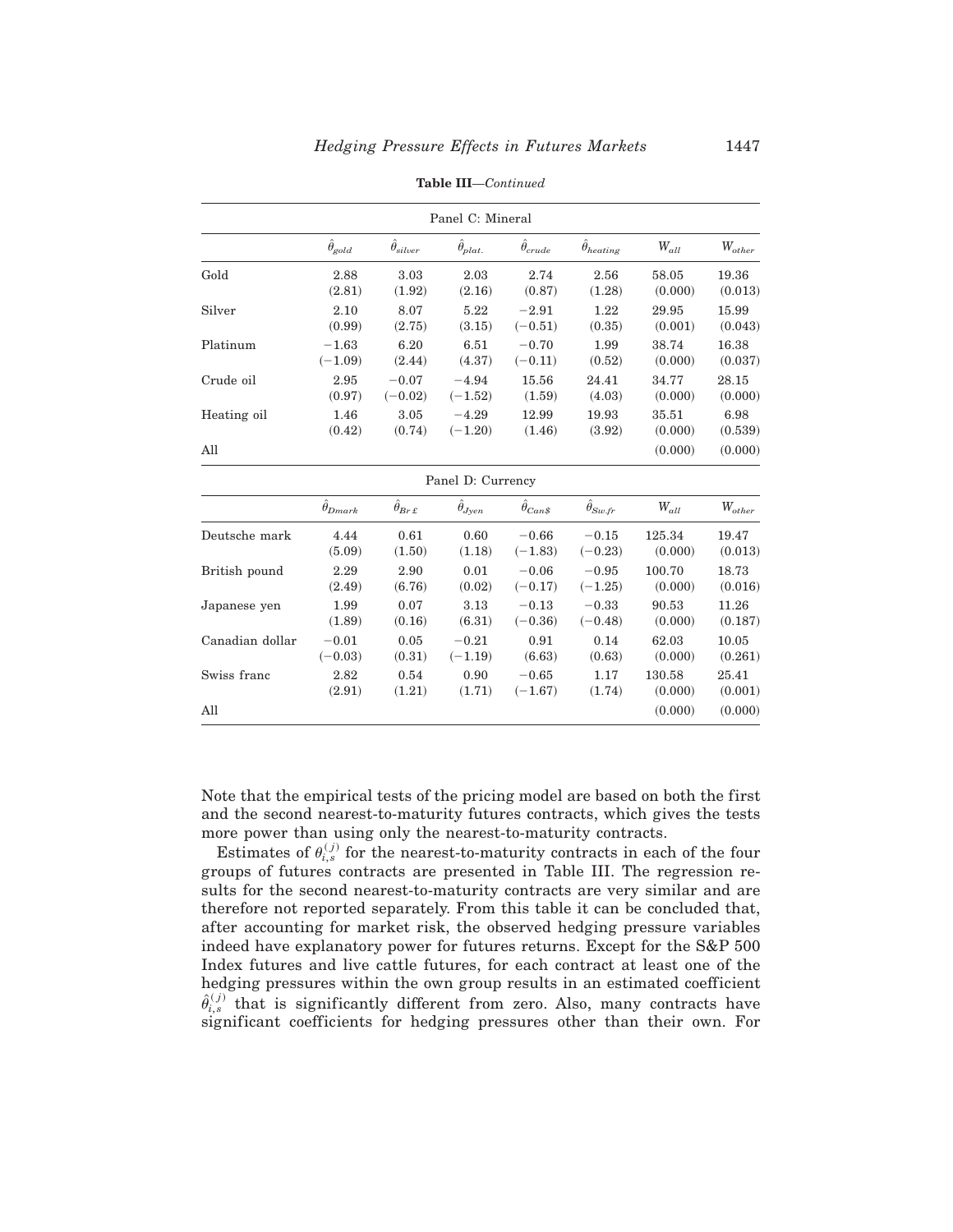instance, in Panel C of Table III all three metal futures show coefficients that are significantly different from zero for the silver and platinum hedging pressure variables. Similarly, in Panel D except for Canadian dollar futures, the hedging pressure for Deutsche mark futures has a significant effect on all currency futures returns, consistent with cross-hedging pressure effects.

The last two columns of Table III show Wald test statistics for the hypotheses that (a subset of) the coefficients  $\theta_{i,s}^{(j)}$  are equal to zero, using both the first and the second nearest-to-maturity futures contracts. These tests are based on a multivariate version of the regression in equation  $(7)$ , where the first and second nearest-to-maturity futures returns are regressed on the market return and the hedging pressure variables. Therefore, the correlations between the two futures returns are taken into account in constructing the test statistics.8 If hedging pressure effects on futures risk premia are absent, all coefficients  $\theta_{i,s}^{(j)}$  in equation (7) are equal to zero. The next-to-last column in Panel A shows Wald test-statistics for this hypothesis  $(W_{all})$  together with the associated *p*-values. The reported test statistics leave little doubt about the relevance of hedging pressure variables in explaining futures returns. Except for live cattle futures, the hypothesis that all coefficients  $\theta_{i,s}^{(j)}$  are equal to zero can always be rejected. The last column shows Wald test statistics for the hypothesis that only the futures own hedging pressure variable is relevant—in other words, that  $\theta_{i,s}^{(j)} = 0$ , for  $i \neq s$  ( $W_{other}$ ). This hypothesis can be rejected 13 out of 20 times at the 5 percent significance level, which also shows that substantial evidence exists for the presence of cross-hedging pressure effects. Also, the joint tests for each group of futures contracts always reject the null hypotheses at any conventional significance level, indicating that each futures own hedging pressure variable, as well as cross hedging pressure variables within each group, have significant effects on futures returns.

It can be concluded that the evidence in Table III gives clear support to the pricing model in Section I. The fact that both the futures own hedging pressure, as well as cross-hedging pressures are important for many futures contracts, indeed suggests that agents use futures markets not only to hedge risk that arises from the assets underlying the futures contracts, but also

<sup>8</sup> To be precise, let  $\mathbf{x}_{t+1} = (1 \cdot r_{t+1}^{S\&P500} q_{1,t} \dots q_{5,t})'$ , a seven-dimensional vector. Then the multivariate regression system can be written as

$$
\binom{r_{1,t+1}}{r_{2,t+1}} = \binom{\mathbf{x}'_{t+1}}{0\qquad \mathbf{x}'_{t+1}} \pmb{\beta} + \binom{\varepsilon_{1,t+1}}{\varepsilon_{2,t+1}}.
$$

The 14  $\times$  14 matrix *V*, consisting of four 7  $\times$  7 blocks, where the *i*, *j*-block is given by  $\left(\sum_{t=1}^T \mathbf{x}_t \mathbf{x}_t\right)^{-1} \left(\sum_{t=1}^T \varepsilon_{i,t} \varepsilon_{j,t} \mathbf{x}_t \mathbf{x}_t\right) \left(\sum_{t=1}^T \mathbf{x}_t \mathbf{x}_t\right)^{-1}$ , with  $i = 1, 2$  and  $j = 1, 2$ , is therefore a heteroskedasticity consistent estimate of the covariance matrix of the 14-dimensional vector  $\hat{\beta}$ . The hypotheses under consideration impose linear restrictions on  $\beta$  that yield standard  $\chi^2$ -distributions for the Wald test-statistic.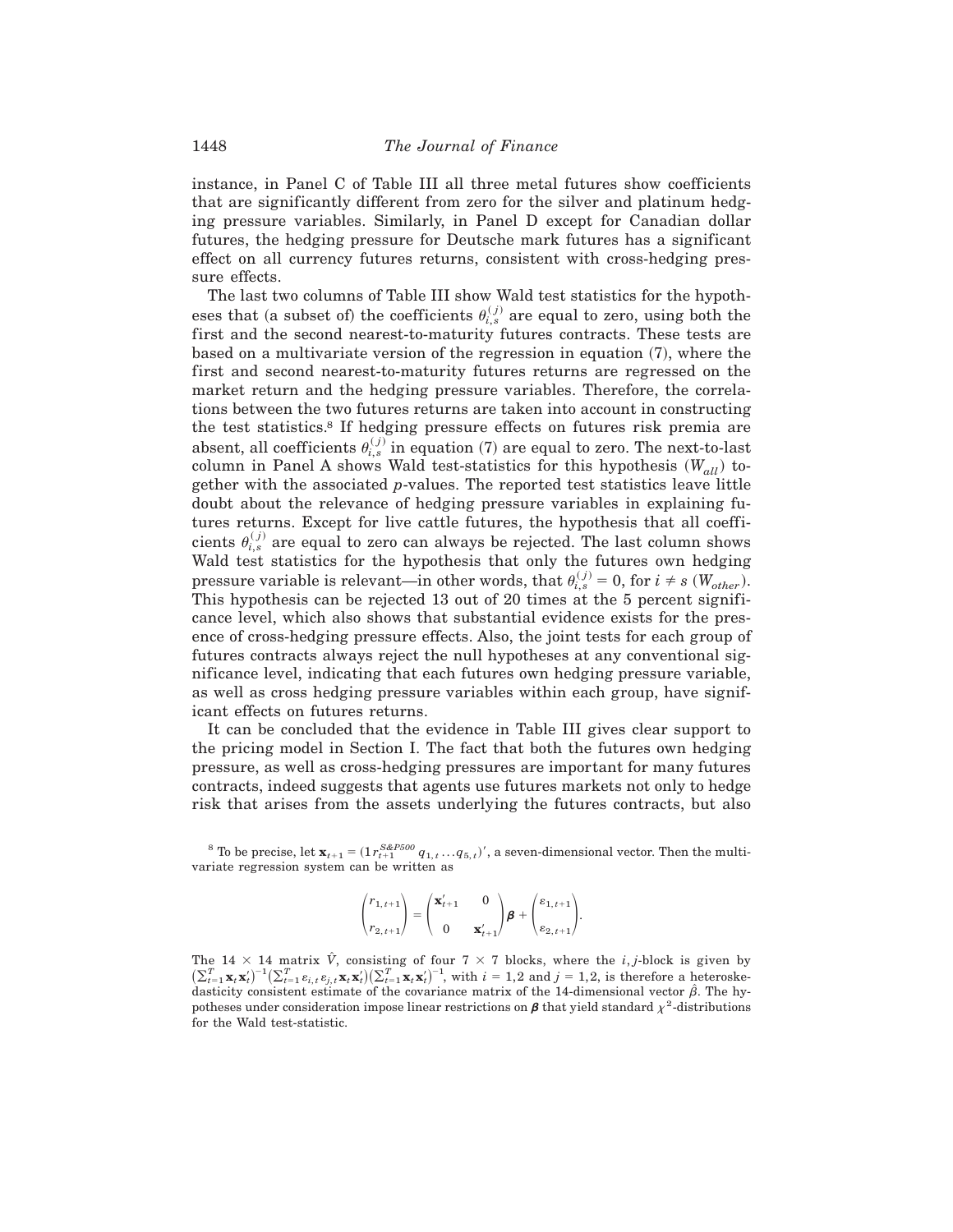from other (related) assets, thereby creating cross hedges. The resulting crosshedging pressure effects are not restricted to commodity futures markets. They also occur in currency and financial futures markets.

### **IV. Robustness of the Results**

The empirical evidence presented so far suggests that hedging pressure variables are indeed important in explaining futures returns. However, an alternative explanation of the results presented in the previous section might be given by the traditional *price pressure* hypothesis. According to this hypothesis, an increase in demand (supply) for futures contracts causes an upward (downward) bias in the futures price, which is temporary in nature, and will therefore subsequently be reversed. Therefore, because of the reversal of the futures price change, a sudden demand  $(supply)$  of futures contracts will be associated with negative (positive) futures returns.

Notice that price pressure may result from any change in demand or supply of futures contracts, and not merely from a change in hedge demand or supply. If hedging demand induces price pressure, it is important to note that the change in hedging pressure generates price pressure. Whereas the model in equation  $(3b)$  implies that expected futures returns will be high whenever the level of hedging pressure is high, the price pressure hypothesis implies that expected futures returns will be high when there is a sizable increase in hedging pressure. In order to see whether futures returns are determined by price pressure or by hedging pressure, Table IV provides estimates of the regression

$$
r_{i,t+1} = \alpha_i + \theta_i \frac{\hat{q}_{i,t}}{\sigma(\hat{q}_{i,t})} + \varphi_i \frac{\Delta \hat{q}_{i,t}}{\sigma(\Delta \hat{q}_{i,t})} + \varepsilon_{i,t+1}.
$$
 (8)

The variables  $\hat{q}_{i,t}$  are the futures own hedging pressure, and  $\Delta \hat{q}_{i,t}$  =  $\hat{q}_{i,t} - \hat{q}_{i,t-1}$  measures the futures own price pressure. In order to make the coefficients comparable, the hedging pressure and price pressure variables are scaled by their own standard deviation,  $\sigma(\cdot)$ .

The results in Table IV show that for all four categories of futures contracts significant hedging pressure effects exist, even after controlling for price pressure. Although the relations between futures returns and the futures own hedging pressure variables are somewhat weaker than in Table II and the coefficients for price pressure show relatively large *t*-statistics, the first four columns of Table IV still provide convincing evidence for the role of hedging pressure in determining futures returns. This result is confirmed by the Wald tests, for which the *p*-values are reported in the last two columns of Table IV. Here we report tests based on the regression

$$
r_{i,t+1}^{(j)} = \alpha_i^{(j)} + \beta_i^{(j)} r_{t+1}^{S\&P500} + \sum_{s=1}^5 \theta_{s,i}^{(j)} \hat{q}_{s,t}^{(j)} + \varphi_i \Delta \hat{q}_{i,t}^{(j)} + \varepsilon_{i,t+1}^{(j)},
$$
(9)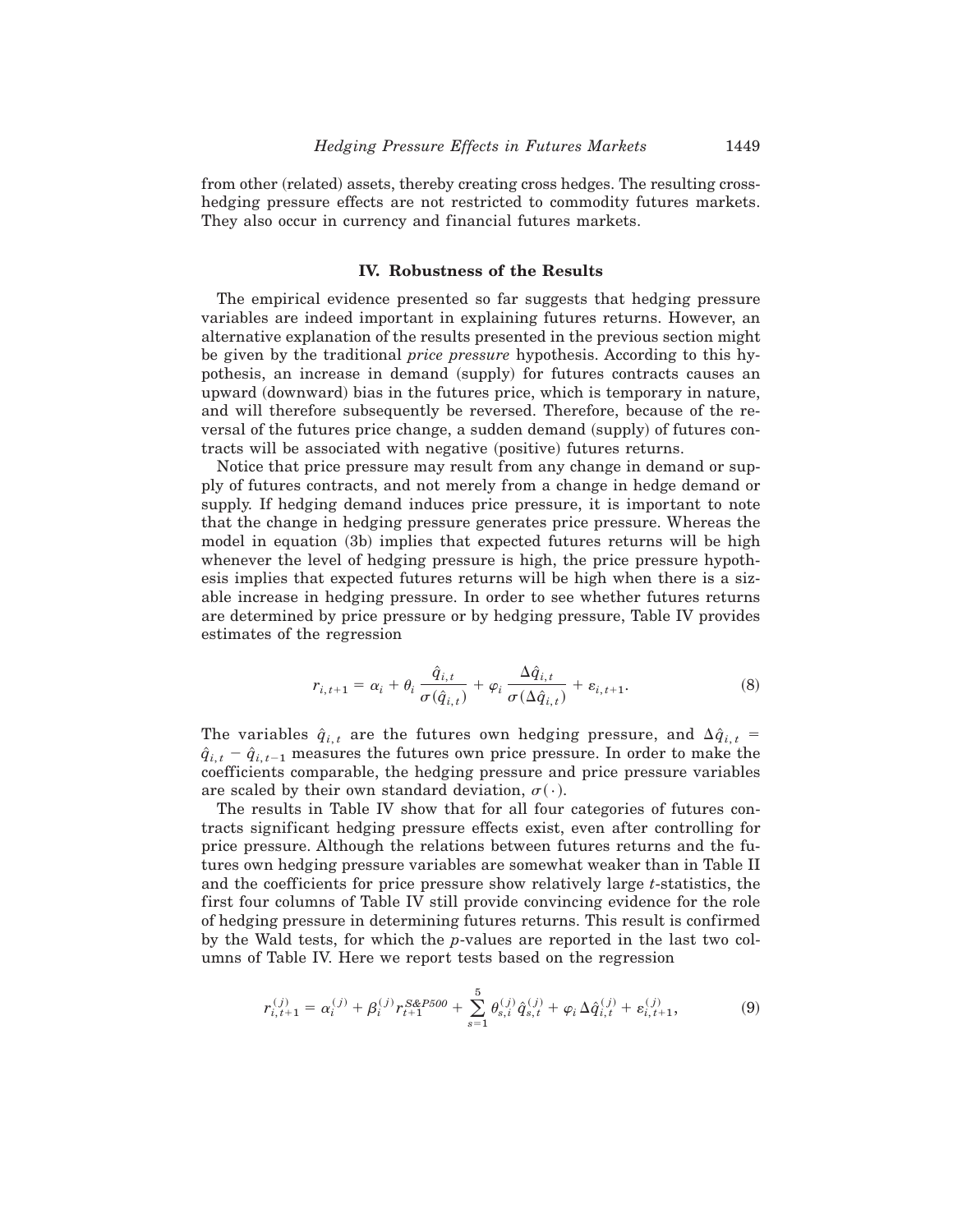### **Table IV**

# **Hedging Pressure and Price Pressure**

The table presents estimates of the coefficients  $\theta_{s,i}^{(j)}$  in the regression

$$
r_{i,t+1} = \alpha_i + \theta_i \frac{\hat{q}_{i,t}}{\sigma(\hat{q}_{i,t})} + \varphi_i \frac{\Delta \hat{q}_{i,t}}{\sigma(\Delta \hat{q}_{i,t})} + \varepsilon_{i,t+1},
$$

where *i* refers to futures contract *i*. The variables  $\hat{q}_{i,t}$  are the futures own hedging pressure, and  $\Delta \hat{q}_{i,t} = \hat{q}_{i,t} - \hat{q}_{i,t-1}$  measures the futures own price pressure. In order to make the coefficients comparable, the independent variables are scaled by their standard deviation. All reported coefficients are 3100. Values in parentheses are *t*-values based on heteroskedasticity consistent standard errors. The parameter estimates are reported for the nearest-to-maturity contracts. The last two columns present *p*-values associated with Wald tests based on the regression

$$
r_{i,t+1}^{(j)} = \alpha_i^{(j)} + \beta_i^{(j)} r_{t+1}^{S\&P500} + \sum_{s=1}^5 \theta_{s,i}^{(j)} \hat{q}_{s,t}^{(j)} + \varphi_i \Delta \hat{q}_{i,t}^{(j)} + \varepsilon_{i,t+1}^{(j)},
$$

where  $i$  refers to futures contract  $i$  in market  $j$  (financial, agricultural, mineral, currency). The variables  $\hat{q}_{s,t}^{(j)}$  are the five hedging pressure variables within the own group;  $\theta_{s,i}^{(j)}$  therefore measures the sensitivity of the futures return to the hedging pressure variables in its own group. The variable  $\Delta \hat{q}^{(j)}_{i,t}$  is the change in the futures own hedging pressure and therefore controls for price pressure effects. The Wald tests are for the hypothesis that all reported coefficients are zero,  $\hat{\theta}_{s,i}^{(j)}=0$ ,  $\forall s$ ,  $(W_{all})$ , and for the hypothesis that all reported coefficients except for the own hedging pressure variable are zero,  $\theta_{s,i}^{(j)} = 0$ ,  $s \neq i$  ( $W_{other}$ ). The Wald tests are based on regressions for both the nearest-to-maturity and second-nearest-to-maturity contracts and use heteroskedasticity consistent estimates of the covariance matrices. All results are based on semimonthly observations over the period January 1986 to December 1994, excluding observations for October 1987.

|                 | $\hat{\theta}$ | $t(\hat{\theta})$ | $\hat{\varphi}$       | $t(\hat{\varphi})$ | $W_{all}$ | $W_{\sigma ther}$ |
|-----------------|----------------|-------------------|-----------------------|--------------------|-----------|-------------------|
|                 |                |                   | Panel A: Financial    |                    |           |                   |
| S&P 500         | $-0.26$        | $(-1.14)$         | 0.70                  | (2.39)             | (0.000)   | (0.000)           |
| Value Line      | 0.11           | (0.47)            | 0.31                  | (1.37)             | (0.000)   | (0.002)           |
| T-bond          | 0.32           | (2.41)            | 0.78                  | (5.28)             | (0.000)   | (0.000)           |
| T-bill          | 0.05           | (2.57)            | 0.11                  | (4.99)             | (0.000)   | (0.111)           |
| Eurodollar      | 0.03           | (2.08)            | 0.09                  | (5.04)             | (0.000)   | (0.000)           |
|                 |                |                   | Panel B: Agricultural |                    |           |                   |
| Wheat           | 0.37           | (1.59)            | 2.52                  | (9.51)             | (0.025)   | (0.295)           |
| Corn            | 0.99           | (3.39)            | 2.94                  | (12.22)            | (0.063)   | (0.327)           |
| Soybeans        | 0.69           | (2.32)            | 1.56                  | (2.18)             | (0.009)   | (0.017)           |
| Live cattle     | 0.12           | (0.76)            | 0.27                  | (1.19)             | (0.764)   | (0.851)           |
| World sugar     | 1.30           | (2.32)            | 4.16                  | (7.70)             | (0.065)   | (0.205)           |
|                 |                |                   | Panel C: Mineral      |                    |           |                   |
| Gold            | 0.47           | (2.89)            | 1.72                  | (7.80)             | (0.000)   | (0.150)           |
| Silver          | 0.26           | (0.80)            | 2.50                  | (8.08)             | (0.039)   | (0.042)           |
| Platinum        | 0.62           | (1.81)            | 2.30                  | (8.64)             | (0.063)   | (0.143)           |
| Crude oil       | 0.85           | (1.48)            | 0.64                  | (1.55)             | (0.000)   | (0.001)           |
| Heating oil     | 1.40           | (3.00)            | 2.20                  | (3.80)             | (0.054)   | (0.855)           |
|                 |                |                   | Panel D: Currency     |                    |           |                   |
| Deutsche mark   | 0.91           | (5.93)            | 1.00                  | (5.67)             | (0.000)   | (0.001)           |
| British pound   | 0.92           | (5.83)            | 1.06                  | (7.61)             | (0.000)   | (0.009)           |
| Japanese ven    | 0.92           | (5.41)            | 0.87                  | (5.02)             | (0.000)   | (0.161)           |
| Canadian dollar | 0.24           | (4.16)            | 0.51                  | (9.27)             | (0.001)   | (0.285)           |
| Swiss franc     | 0.99           | (6.47)            | 0.99                  | (6.52)             | (0.000)   | (0.000)           |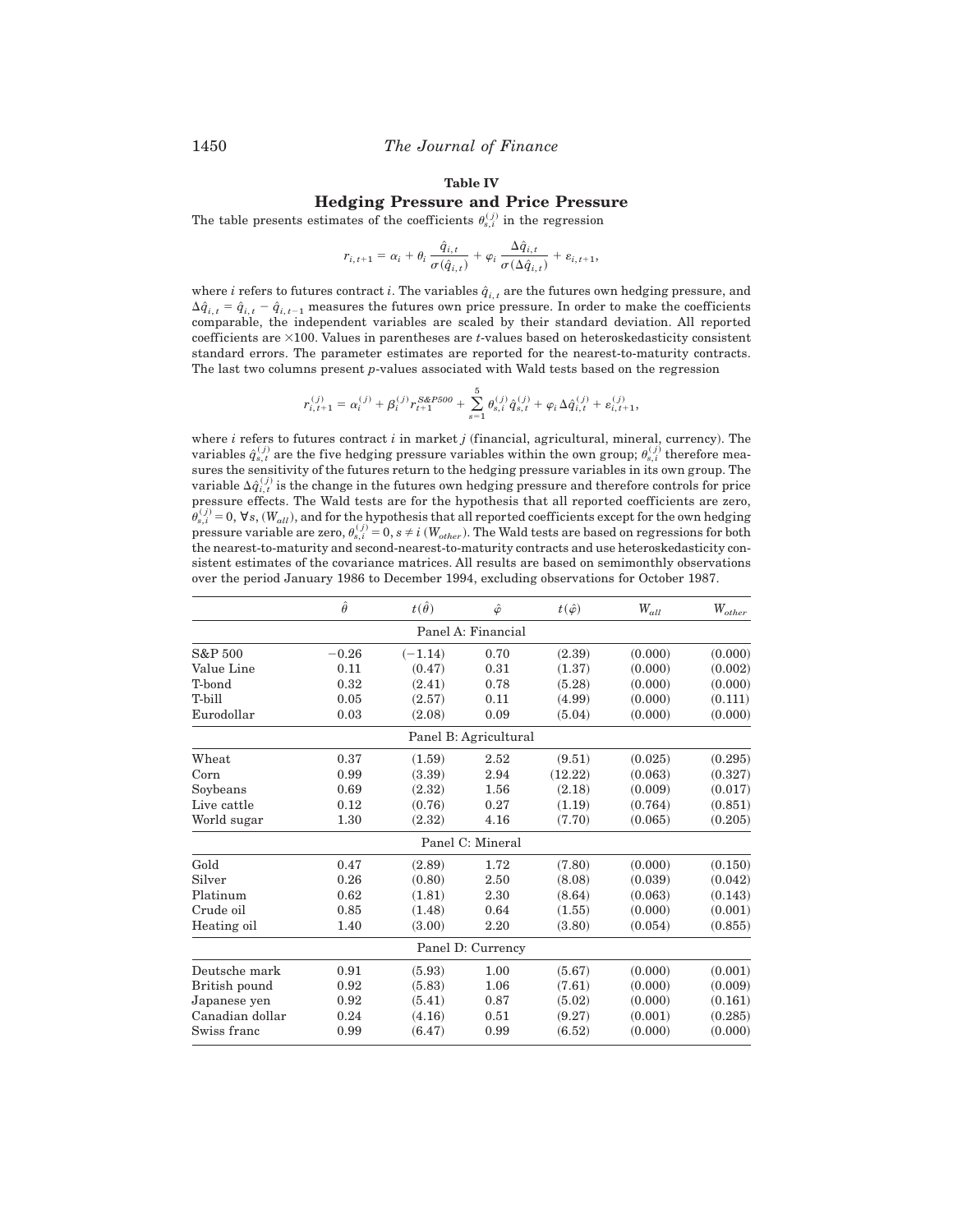where, as before,  $r_{i,t+1}^{(j)}$  refers to futures contract *i* in group *j*. The variables  $\hat{q}_{s,t}^{(j)}$  are the five hedging pressure variables within the own market, and the variable  $\Delta \hat{q}^{(j)}_{i,t}$  is again the futures own price pressure. Columns five and six of Table IV show *p*-values associated with the Wald tests for the hypothesis that there is no hedging pressure,  $\theta_{s,i}^{(j)} = 0$ ,  $\forall s, (W_{all})$  and for the hypothesis that there is no cross hedging pressure,  $\theta_{s,i}^{(j)} = 0$ ,  $s \neq i$  ( $W_{other}$ ). As before, the Wald tests are based on regressions for both the nearest-to-maturity and second nearest-to-maturity contracts.

Except for live cattle futures, the results for  $W_{all}$  show that there are strong hedging pressure effects for almost all futures contracts after controlling for price pressure and market risk. Similarly, the results for *Wother* in Table IV still show significant cross-hedging pressure effects for 10 out of 20 futures markets, supporting the conclusion that both the futures own hedging pressure and cross-hedging pressures from related markets are important determinants of futures risk premia.

An alternative way to differentiate between price pressure and hedging pressure effects is to look at the returns in asset and commodity markets rather than futures markets. Notice that our hedging pressure variables are constructed from the aggregate positions that agents take in futures markets rather than the spot markets underlying the futures contracts. Therefore, if the results in the previous section are driven by price pressure instead of hedging pressure, the observed relation between returns and our hedging pressure variables should be limited to futures markets and should not be present in the spot markets. Even though futures prices and the underlying values are related through the cost-of-carry relation, especially in the case of commodities it is unlikely that we would also observe this effect in the spot markets because price pressure is a temporary effect caused by demand or supply shocks in the futures markets. Notice that the pricing model in Section I implies that hedging pressure effects should be present in both futures markets and asset markets, as can be seen from equation  $(3a)$ . A finding of hedging pressure in spot markets, and in particular in commodity markets, would therefore lend further support to the pricing model in Section I.

To address this issue, Table V presents *p*-values for Wald tests that are based on the regression

$$
r_{Ai, t+1}^{(j)} = \alpha_i^{(j)} + \sum_{s=1}^{5} \theta_{s,i}^{(j)} \hat{q}_{s,t}^{(j)} + \varepsilon_{i,t+1}^{(j)}, \qquad (10)
$$

where  $r_{Ai, t+1}^{(j)}$  is the return on the underlying value of futures contract *i* in group *j* and  $\hat{q}_{s,t}^{(j)}$  is hedging pressure  $s$   $(s = 1,2,...,5)$  from group *j*.<sup>9</sup> If hedging pressure variables are irrelevant for explaining asset returns, then all

<sup>9</sup> We have also run regressions in which the return on the S&P 500 was included as an additional variable in the regression in order to account for market risk. These results are almost identical to the results reported in Table V. The exception is the Value Line futures, where inclusion of the S&P 500 returns yields stronger hedging pressure effects.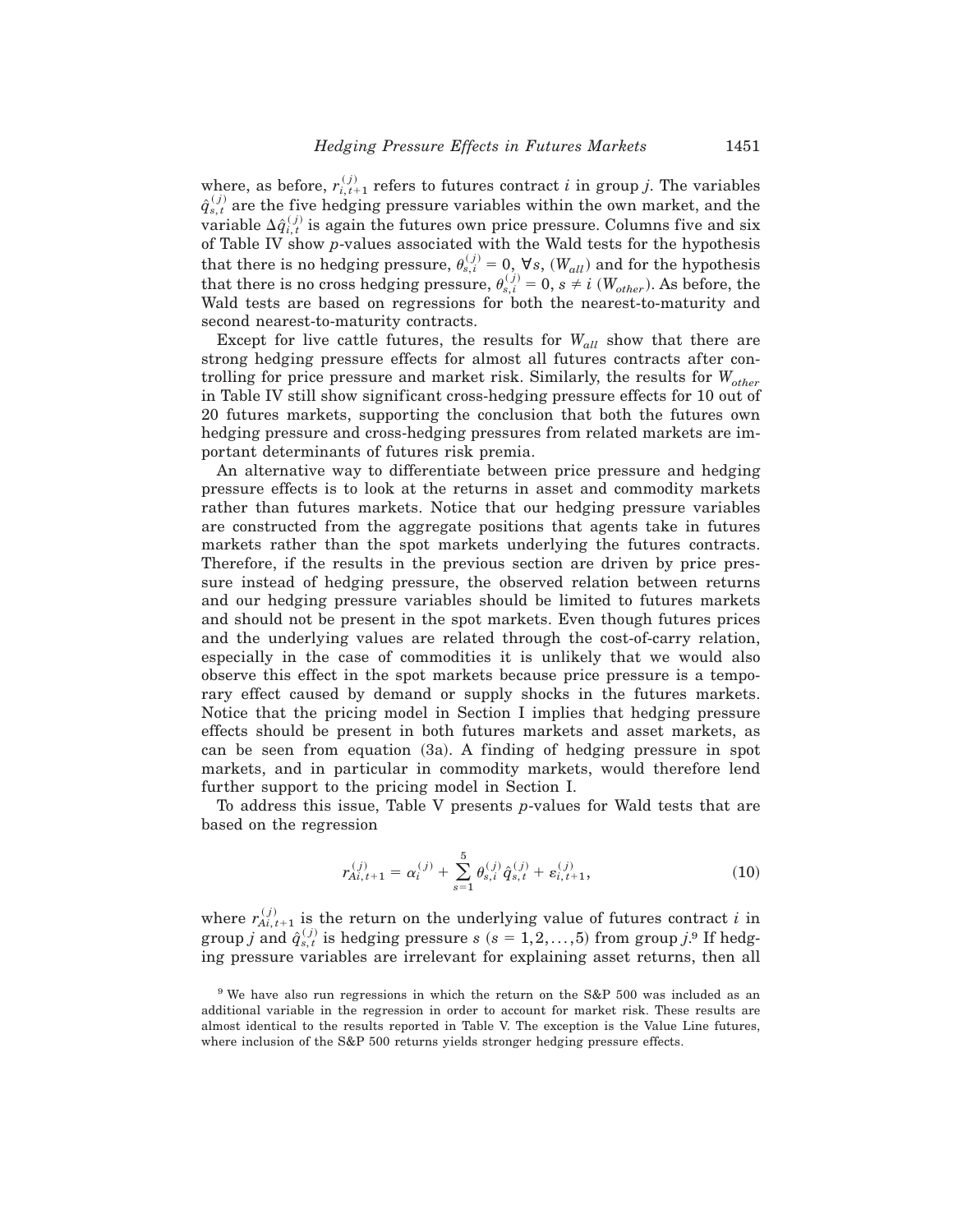### **Table V Hedging Pressure in Asset Returns**

This table presents *p*-values associated with Wald tests that are based on the regression

$$
r_{Ai, t+1}^{(j)} = \alpha_i^{(j)} + \sum_{s=1}^{5} \theta_{s,i}^{(j)} \hat{q}_{s,t}^{(j)} + \varepsilon_{i,t+1}^{(j)},
$$

where  $i$  refers to the return on the asset underlying futures contract  $i$  in market  $j$  (financial, agricultural, mineral, currency). The variables  $\hat{q}_{s,t}^{(j)}$  are the five hedging pressure variables within the own market. The Wald tests are for the hypothesis that all reported coefficients are zero,  $\theta_{s,i}^{(j)} = 0$ ,  $\forall s, (W_{all})$ , and for the hypothesis that all coefficients except for the own hedging pressure variable are zero,  $\theta_{s,i}^{(j)} = 0$ ,  $s \neq i$  ( $W_{other}$ ). The test statistics are based on heteroskedasticity consistent estimates of the covariance matrices. All results are based on semimonthly observations over the period January 1986 to December 1994, excluding observations for October 1987.

| Panel A: Financial |                  |                   | Panel B: Agricultural |                   |                   |  |
|--------------------|------------------|-------------------|-----------------------|-------------------|-------------------|--|
|                    | $W_{all}$        | $W_{other}$       |                       | $W_{all}$         | $W_{\sigma ther}$ |  |
| S&P 500            | (0.709)          | (0.581)           | Wheat                 | (0.003)           | (0.362)           |  |
| Value Line         | (0.698)          | (0.825)           | Corn                  | (0.000)           | (0.582)           |  |
| T-bond             | (0.004)          | (0.153)           | Soybeans              | (0.001)           | (0.089)           |  |
| T-bill             | (0.000)          | (0.000)           | Live cattle           | (0.363)           | (0.490)           |  |
| Eurodollar         | (0.000)          | (0.000)           | World sugar           | (0.000)           | (0.027)           |  |
|                    | Panel C: Mineral |                   |                       | Panel D: Currency |                   |  |
|                    | $W_{all}$        | $W_{\sigma ther}$ |                       | $W_{all}$         | $W_{\sigma ther}$ |  |
| Gold               | (0.000)          | (0.018)           | Deutsche mark         | (0.000)           | (0.096)           |  |
| Silver             | (0.000)          | (0.019)           | British pound         | (0.000)           | (0.051)           |  |
| Platinum           | (0.001)          | (0.309)           | Japanese ven          | (0.000)           | (0.114)           |  |
| Crude oil          | (0.000)          | (0.002)           | Canadian dollar       | (0.000)           | (0.882)           |  |
| Heating oil        | (0.001)          | (0.287)           | Swiss franc           | (0.882)           | (0.008)           |  |

coefficients  $\theta_{s,i}^{(j)}$  should be equal to zero. The  $(W_{all})$  column in Panel A shows *p*-values associated with Wald tests for this hypothesis. These values show that there are strong hedging pressure effects in spot markets as well. Except for the two indices and live cattle, the hypothesis that there are no hedging pressure effects is strongly rejected for all markets. Recall from Table III that for live cattle we did not find evidence of hedging pressure in the futures markets.

Finally, the last columns of the Table V panels show Wald test statistics for the hypothesis that there are no cross-hedging pressure effects—that is, that  $\theta_{s,i}^{(j)} = 0$  for  $i \neq s$ . Although in general the evidence of cross-hedging pressure effects is somewhat weaker for the spot markets than for the futures markets, we do find evidence of cross-hedging pressure effects for half of the spot markets, at least at the 10 percent significance level. Also,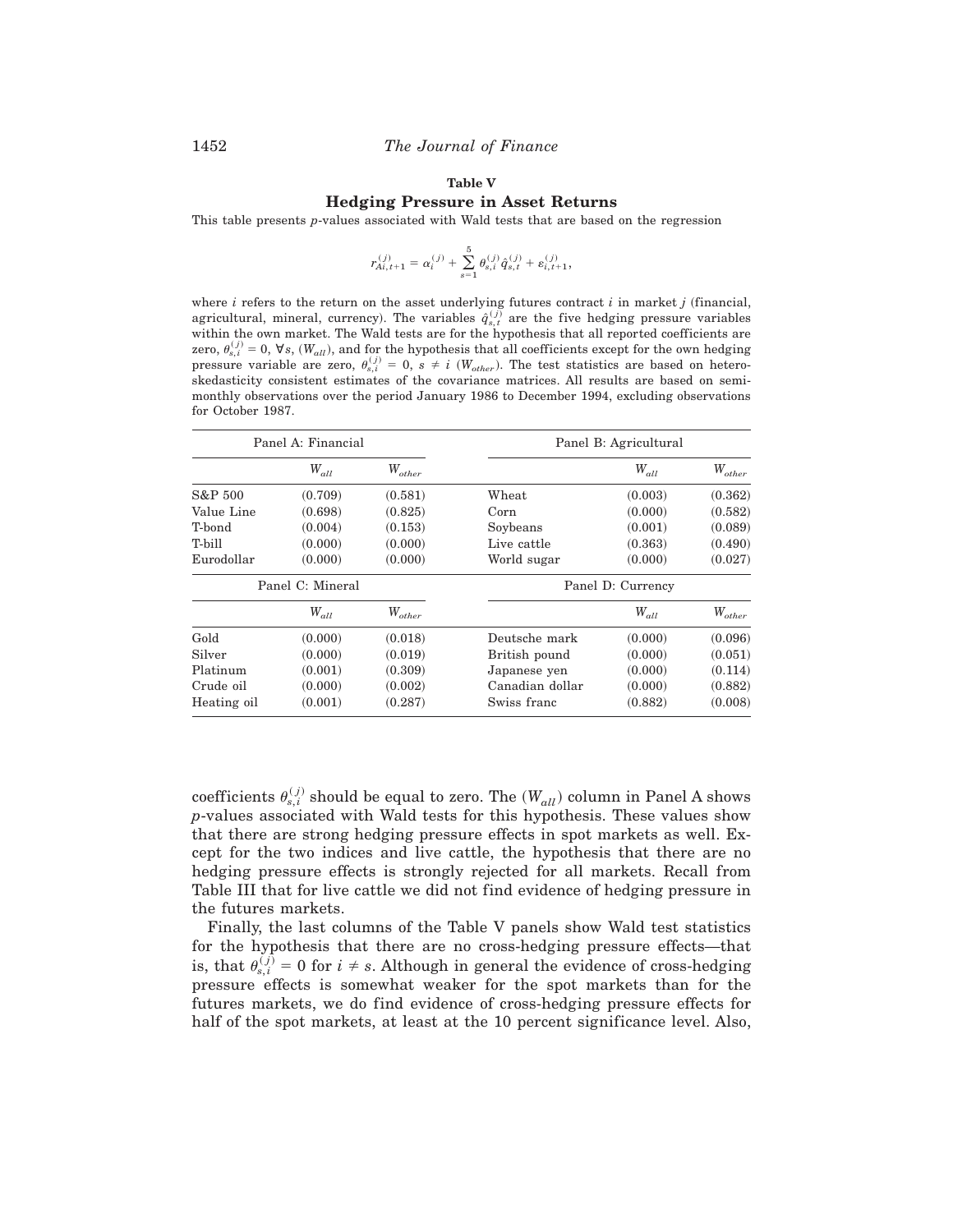the results for the spot markets are comparable to those for the futures markets. The main differences occur for the financial markets, where we find strong evidence of cross-hedging pressure in the index and T-bond futures markets but not for the indices and bonds themselves. On the other hand, cross-hedging pressure effects in the T-bill futures markets appear to be absent, though we do find those effects for the T-bills themselves. As for the other markets, the main difference between assets and futures is found for platinum, where cross-hedging pressure effects are found for the futures but not for the spot market.

To summarize, this section shows that, although somewhat weaker, hedging pressure effects in futures markets are also present after controlling for price pressure. Moreover, hedging pressure effects are also found to be important in explaining returns in spot markets.10 Our results show a significant relation between hedging pressure variables and spot returns that is similar to the relation between hedging pressure variables and futures returns, although the cross-hedging pressure effects appear to be somewhat weaker for spot markets relative to futures markets. The finding of hedging pressure effects in spot markets is consistent with the pricing model in Section I, but not with the price pressure hypothesis.

### **V. Summary and Conclusions**

In this paper we model futures risk premia in terms of the covariance of futures returns with the market return and hedging pressure variables. The model identifies hedging pressure variables from the own futures market as well as from other related futures markets as relevant variables in explaining futures returns. Hedging pressures from other markets are referred to as cross-hedging pressures. We analyze the relevance of hedging pressure variables for a set of 20 futures contracts that can be grouped into four categories: financial, agricultural, mineral, and currency futures. Our specification of the pricing model uses hedging pressure variables from within each futures own group as the relevant variables.

We show that hedging pressure variables have a significant effect on futures returns, after controlling for market risk. These results are also obtained when controlling for price pressure effects. Also, hedging pressure effects are not only relevant for futures returns, but also for the returns on the assets underlying the futures contracts.

<sup>10</sup> We also tested for the presence of hedging pressure effects in asset markets after controlling for price pressure. Employing the same regressions and Wald tests that we used for the futures markets in Table IV, we also find significant (cross-) hedging pressure effects in most asset markets after controlling for price pressure. These results can be obtained from the authors upon request.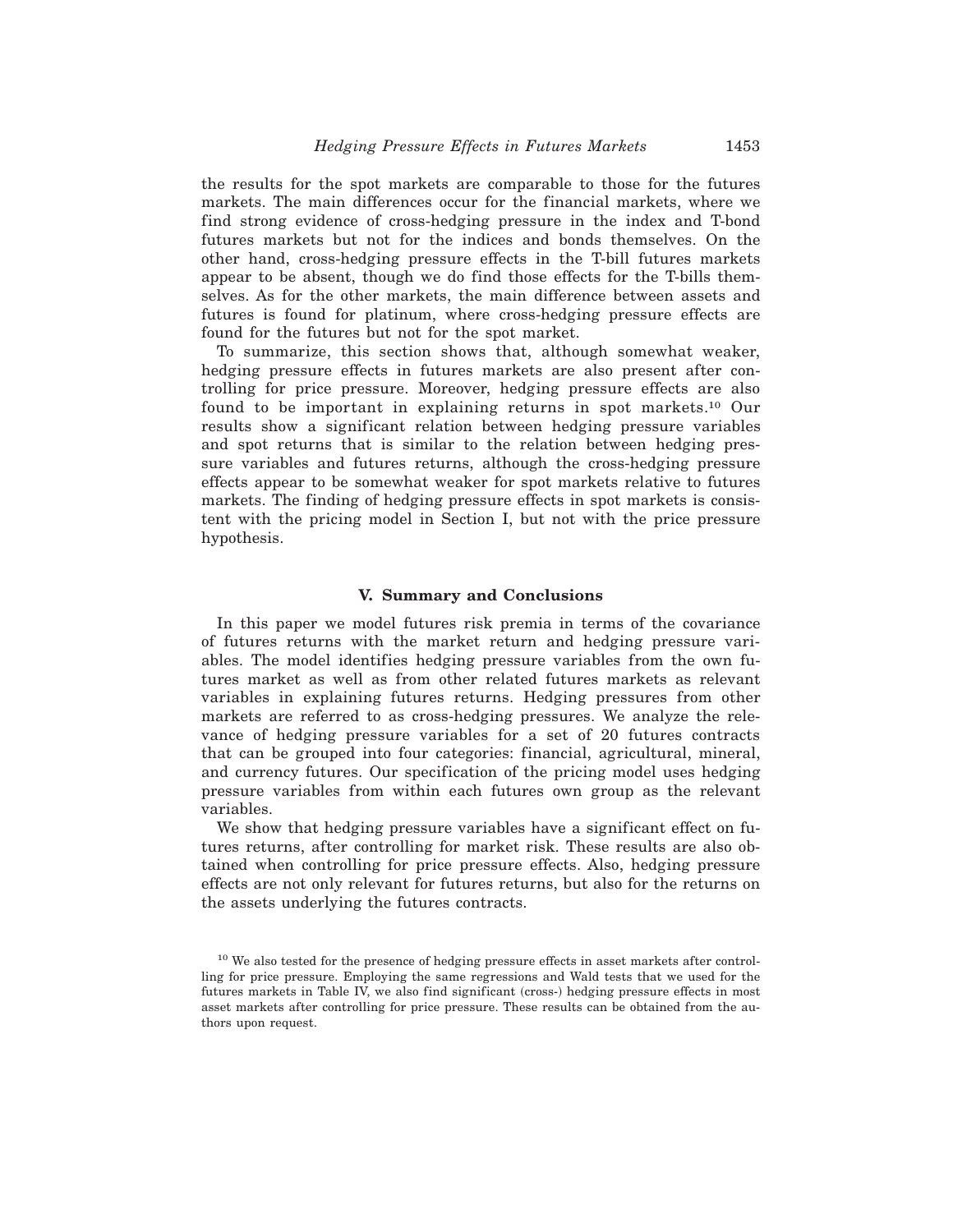#### **Appendix A. Derivation of the Equilibrium Model**

We give a derivation of the model outlined in Section I. Using the notation in Section I, define the  $(K + L)$ -dimensional vectors  $\mathbf{w}^j \equiv (\mathbf{w}^{j'}_A \mathbf{w}^{j'}_F)$ and  $\mathbf{r}_{t+1} = (\mathbf{r}'_{A, t+1} \mathbf{r}'_{F, t+1})'$ . Given the assumption made earlier that the portfolio problem of the agent depends on the mean and variance of portfolio return only, the problem that agent *j* has to solve is, using obvious notation,

$$
\max_{\{w\}} f^j(E_t[\mathbf{r}_{t+1}^j], Var[\mathbf{r}_{t+1}^j]),\tag{A1}
$$

$$
\text{s.t. } E_t[r_{t+1}^j] = \mathbf{w}^{j'} E_t[\mathbf{r}_{t+1}] + \mathbf{q}^{j'} E_t[\mathbf{r}_{S,t+1}], \tag{A2}
$$

$$
Var[r_{t+1}^j] = \mathbf{w}^{j}Var[\mathbf{r}_{t+1}]\mathbf{w}^j + 2\mathbf{w}^{j}Cov[\mathbf{r}_{t+1}, \mathbf{r}_{S, t+1}]\mathbf{q}^j
$$
(A3)

$$
+ \mathbf{q}^{j}Var[\mathbf{r}_{S,t+1}]\mathbf{q}^{j},
$$

$$
\mathbf{w}_A^{j'} \mathbf{\iota} = 1, \tag{A4}
$$

where  $f^j$  is increasing in its first argument and decreasing in its second argument, and where  $\iota$  is a *K*-dimensional vector of ones. Differentiating with respect to  $\mathbf{w}^j$ , the first-order conditions imply for the expected asset and futures returns respectively:

$$
E_t[\mathbf{r}_{A,t+1}] - \eta \mathbf{u} = \gamma^{j} \{Cov[\mathbf{r}_{A,t+1}, \mathbf{r}_{t+1}]\mathbf{w}^{j*} + Cov[\mathbf{r}_{A,t+1}, \mathbf{r}_{S,t+1}]\mathbf{q}_t^{j}\},\qquad(A5)
$$

$$
E_t[\mathbf{r}_{F,t+1}] = \gamma^j \{Cov[\mathbf{r}_{F,t+1}, \mathbf{r}_{t+1}]\mathbf{w}^{j*} + Cov[\mathbf{r}_{F,t+1}, \mathbf{r}_{S,t+1}]\mathbf{q}_t^j\},\qquad(A6)
$$

where  $\gamma^{j} = -\frac{1}{2} f_{2}^{j}(.) / f_{1}^{j}(.)$ , and  $\eta$  is the Lagrange multiplier for the restriction that  $w'_4$   $\iota$  = 1, which equals the zero-beta return that corresponds to the optimal portfolio **w**\* .

Notice that the market portfolio is of the form  $\mathbf{w}^m = (\mathbf{w}_A' \mathbf{0}')$ ; in other words, futures contracts do not enter the market portfolio since they are in zero net supply. If the market portfolio  $\mathbf{w}^m$  is efficient in the sense that it satisfies equation (A5) for  $\gamma^m$ , the market risk aversion coefficient, and  $q_{s,t}^m$ , then it is straightforward to show that equations  $(3a)$  and  $(3b)$ hold.

#### **Appendix B. Futures Data**

We provide some additional details about the futures contracts used in this paper. For all futures contracts the exchange at which they are traded is given, as well as a list of the delivery months.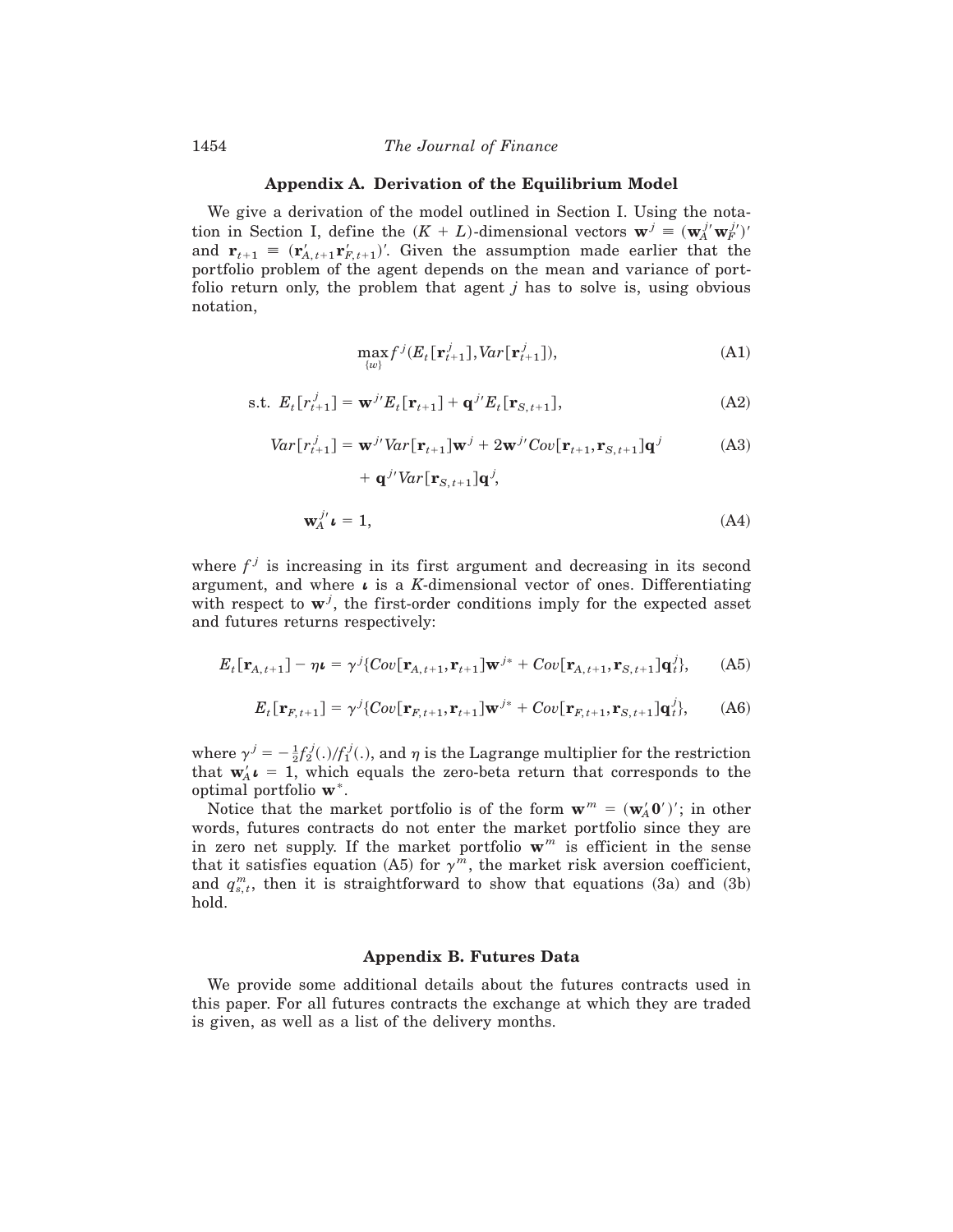| Contract        | Exchange                         | Delivery Months   |
|-----------------|----------------------------------|-------------------|
| Financial       |                                  |                   |
| S&P 500         | Chicago Mercantile Exchange      | 3,6,9,12          |
| Value Line      | Kansas City Board of Trade       | 3,6,9,12          |
| T-bond          | Chicago Board of Trade           | 3,6,9,12          |
| T-bill          | Chicago Mercantile Exchange      | 3,6,9,12          |
| Eurodollar      | Chicago Mercantile Exchange      | 3,6,9,12          |
| Agricultural    |                                  |                   |
| Wheat           | Chicago Board of Trade           | 3,5,7,9,12        |
| Corn            | Chicago Board of Trade           | 3,5,7,9,12        |
| Soybeans        | Chicago Board of Trade           | 1,3,5,7,8,9,11    |
| Live cattle     | Chicago Mercantile Exchange      | 2,4,6,8,10,12     |
| World sugar     | Coffee, Sugar and Cocoa Exchange | 3,5,7,10          |
| Mineral         |                                  |                   |
| Gold            | Commodity Exchange, Inc.         | 2,4,6,8,10,12     |
| Silver          | Commodity Exchange, Inc.         | 1, 3, 5, 7, 9, 12 |
| Platinum        | New York Mercantile Exchange     | 1,4,7,10          |
| Crude oil       | New York Mercantile Exchange     | All               |
| Heating oil     | New York Mercantile Exchange     | All               |
| Currency        |                                  |                   |
| Deutsche mark   | Chicago Mercantile Exchange      | 3,6,9,12          |
| British pound   | Chicago Mercantile Exchange      | 3,6,9,12          |
| Japanese yen    | Chicago Mercantile Exchange      | 3,6,9,12          |
| Canadian dollar | Chicago Mercantile Exchange      | 3,6,9,12          |
| Swiss franc     | Chicago Mercantile Exchange      | 3,6,9,12          |

## **Table BI Details of Futures Contracts**

#### **REFERENCES**

- Anderson, Ronald W., and Jean Pierre Danthine, 1981, Cross hedging, *Journal of Political Economy* 89, 1182–1196.
- Bessembinder, Hendrik, 1992, Systematic risk, hedging pressure, and risk premiums in futures markets, *Review of Financial Studies* 5, 637–667.
- Bessembinder, Hendrik, 1993, An empirical analysis of risk premia in futures markets, *Journal of Futures Markets* 13, 611–630.
- Black, Fischer, 1976, The pricing of commodity contracts, *Journal of Financial Economics* 3, 167–179.

Carter, Colin A., Gordon C. Rausser, and Andrew Schmitz, 1983, Efficient asset portfolios and the theory of normal backwardation, *Journal of Political Economy* 91, 319–331.

- Chang, Eric C., 1985, Returns to speculators and the theory of normal backwardation, *Journal of Finance* 40, 193–208.
- Dusak, Katherine, 1973, Futures trading and investor returns: An investigation of commodity market risk premiums, *Journal of Political Economy* 81, 1387–1406.
- Hansen, Lars Peter, and Ravi Jagannathan, 1997, Assessing specification errors in stochastic discount factor models, *Journal of Finance* 52, 557–590.

Hicks, John R., 1939. *Value and Capital* (Oxford University Press, Cambridge, U.K.).

Hirshleifer, David, 1988, Residual risk, trading costs, and commodity futures risk premia, *Review of Financial Studies* 1, 173–193.